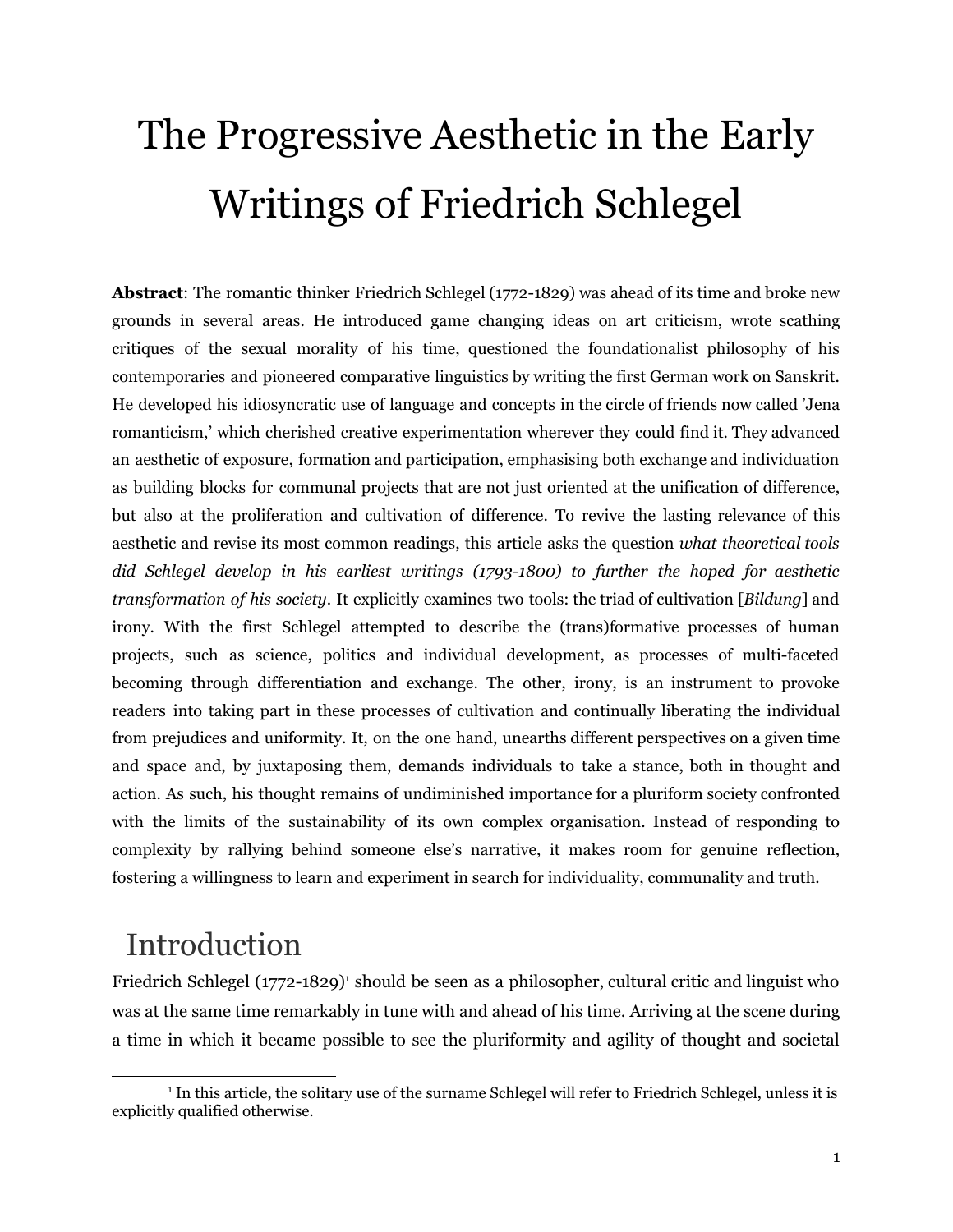constellations, he wanted to advance this momentum by challenging the breadth and depth of the intellectual endeavours of his contemporaries. To use Schlegel's own categorisation of this progressive momentum: *the French Revolution* had demonstrated that the organisation of a society was not fixed, that what was deemed to be natural or divine necessity could be changed by the actions of free individuals; Johann Gottlieb Fichte had proven in his *Wissenschaftslehre* that philosophy supported individual freedom as the only foundation of human activity and the quest for knowledge; and Goethe's *Wilhelm Meister* had illustrated the rich inner world educated individuals could cultivate and had shown that the path towards it demanded unrestrained exposure to the different ideas, perspectives and experiences that life could offer. They formed the intellectual landscape for a new understanding of humanity and its development. To which Schlegel adds: "whoever is offended by this combination, whoever does not think any revolution to be meaningful unless it is loud and material, has not yet ascended to the height of the position of human history. (...) [In it] many a booklet, that to the noisy masses of its time remained unnoticed, plays a greater role than everything that did move the masses." 2

He became convinced that the present signs of a political, cultural and scientific revolution were only the beginning and that humanity was still far from discovering the final principles that determine its own fate. He came to perceive his time as a transitory time <sup>3</sup> and focussed on developing a radically different aesthetic, a new way of approaching, experiencing and valuing the world. This new aesthetic necessitates a new philosophical form and practice, that allows for the pluriformity of perspectives and ideas to co-exist and be exchanged for everyone to cultivate himself during this undecided epoch. Hoping (or romanticising) that beyond this epoch "it will be recognised and acknowledged that the highest can be achieved by everyone and that humanity up to now was not evil or stupid, but simply clumsy and new."<sup>4</sup>

From his formulations of such romantic ideals Schlegel develops his own philosophical form and practice with at its heart the aesthetic of difference and exposure. It is not by rational mediation

<sup>2</sup> Friedrich Schlegel, "Die Athenäums-Fragmente," *Kritische-Friedrich-Schlegel-Ausgabe bd. II*, ed. Ernst Behler (Paderborn: Schöningh, 1967), 198-199, [216].

<sup>3</sup> The later in time, the longer Schlegel seems to expect this transitory moment to last. Where he begins expecting to be able to find the principle himself, in the Griechischen Poesie he already expects this to be a lasting period of crisis and in the early 1800's writes his brother that these developments will take at least until the next century. From the Lyceums-Fragmente onwards he also hints at the possibility that it might itself be an enduring state of instability.

See: Friedrich Schlegel, "Über das Studium der griechischen Poesie,"

*Kritische-Friedrich-Schlegel-Ausgabe bd. I*, ed. Ernst Behler (Paderborn: Schöningh, 1978), 355-356. And: Friedrich Schlegel, "Friedrich von Schlegel an August Wilhelm von Schlegel, 15.04.1808," *Krisenjahre der Frühromantik: Briefe aus dem Schlegelkreis Bd. 1*, ed. Josef Körner (Bern: Francke,

<sup>1969),</sup> https://august-wilhelm-schlegel.de/version-10-20/briefid/122.

<sup>4</sup> Schlegel, "Über die Unverständlichkeit," *KSA II*, 371.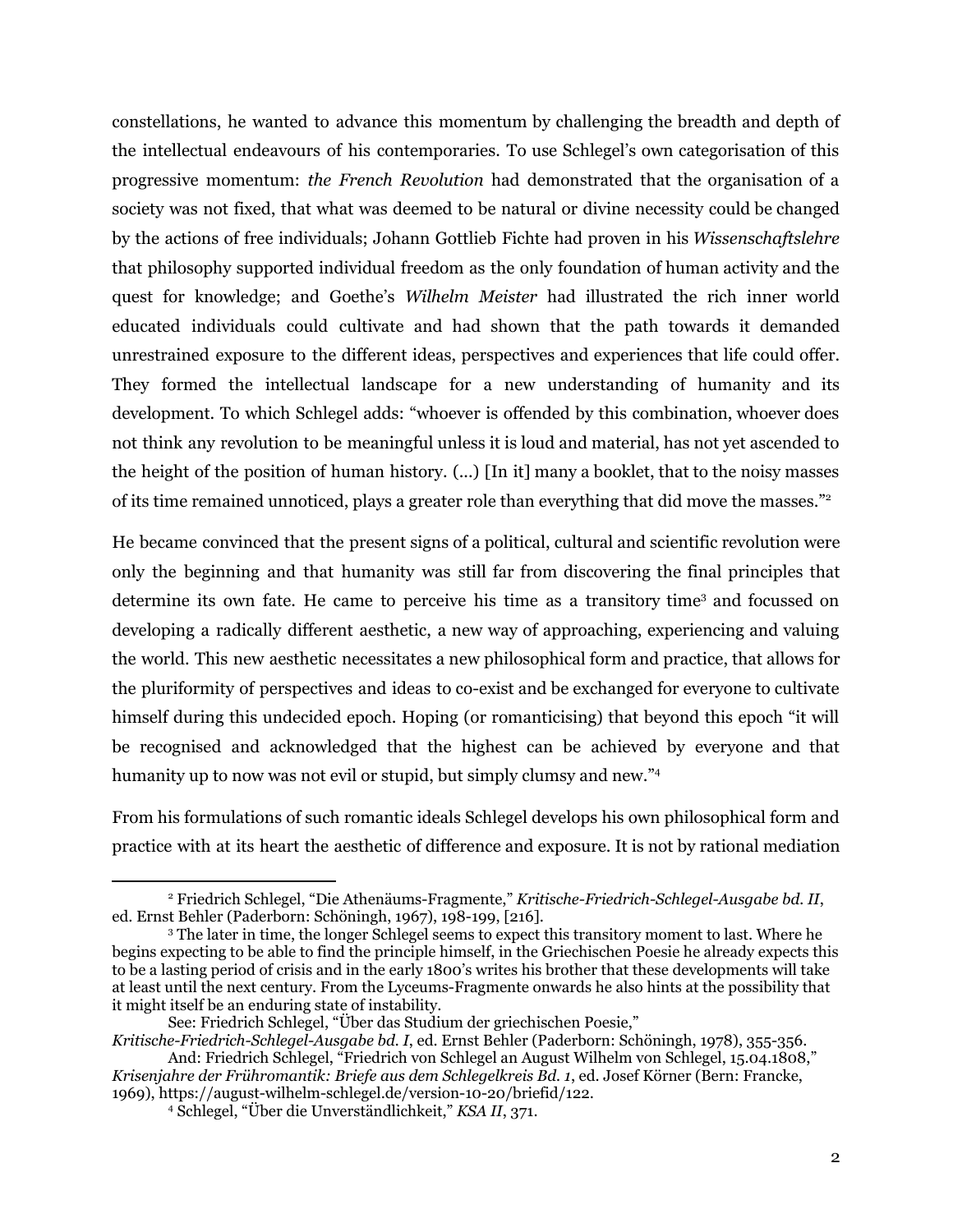and its reduction of complexity, but through juxtaposition of diversity and ongoing exchanges of difference that history shows itself and that its ideals can be developed further. This article will examine the central tools to this form and practice: the triad of cultivation and irony, and attempt to revise the most common readings of Schlegel's early works in order to revive the lasting relevance of his thought. It will ask the question: *how does Schlegel's progressive aesthetic express itself in the theoretical tools he develops in his writings between 1793 and 1800*? The answer to this question may provide a far more progressive image to the young Schlegel than has hitherto been granted him.

For example, the theoretical practice defined by these tools made Schlegel the first German writer to explicitly embrace a radical democratic position, which meant that he took the individual wills of the people to be more fundamental than any rationally determined organisation of society. <sup>5</sup> Beyond that, he also interrogated other inequalities that determined his society. He opposed the monarchy and hereditary aristocracy, even though being born into nobility himself. He advocated a very liberal sexual morality, not only challenging the taboo around sexual pleasure by writing what was at the time perceived as explicit literature, but also promoting playing with the exchange of gender roles in order to challenge their self-evidence and being abhorred by the suppression of women. <sup>6</sup> This playfulness should even be extended to theology, where it should be allowed to probe at anything holy in order for the individual to define what is holy for himself. At some point even suggesting the view that is still held by some theologians and philosophers, that the uniqueness of protestant christianity is its ability to do away with every conventional understanding of religion, if not religion as such. 7

Schlegel did not develop his ideas on his own, but was part of a small group of friends that are now called Jena romanticism or early romanticism [*Frühromantik*]. This diverse community consisted first of all of Friedrich and his older brother August Wilhelm Schlegel, Novalis, Dorothea Veit, Caroline Böhmer and Friedrich Schleiermacher, and was in frequent contact with Wilhelm Heinrich Wackenroder, Ludwig Tieck, Johann Gottlieb Fichte and Friedrich Schelling. Its members were involved in philosophy, literature, cultural history, theatre, theology and politics, and in 1798 they were gathered by the Schlegel brothers to publish a journal called *The Athenaeum* (1798-1800). This community of artists and intellectuals, "the first "avant-garde"

<sup>5</sup> Gilles Marmasse, "Le jeune Friedrich Schlegel, un démocrat radical?," in *Revue de métaphysique et de morale* 100, no. 4 (2018): 551-567.

<sup>6</sup> "*Nothing is in its origin more miserable and in its consequences more horrible, than the fear of being ridiculed. From which stems, for example, the subjugation of women and many other deeply rooted diseases of humanity.*"

Schlegel, "Die Lyceums-Fragmente," *KSA II*, 160, [106].

<sup>7</sup> Schlegel, *KSA XVIII*, 54-55, [357].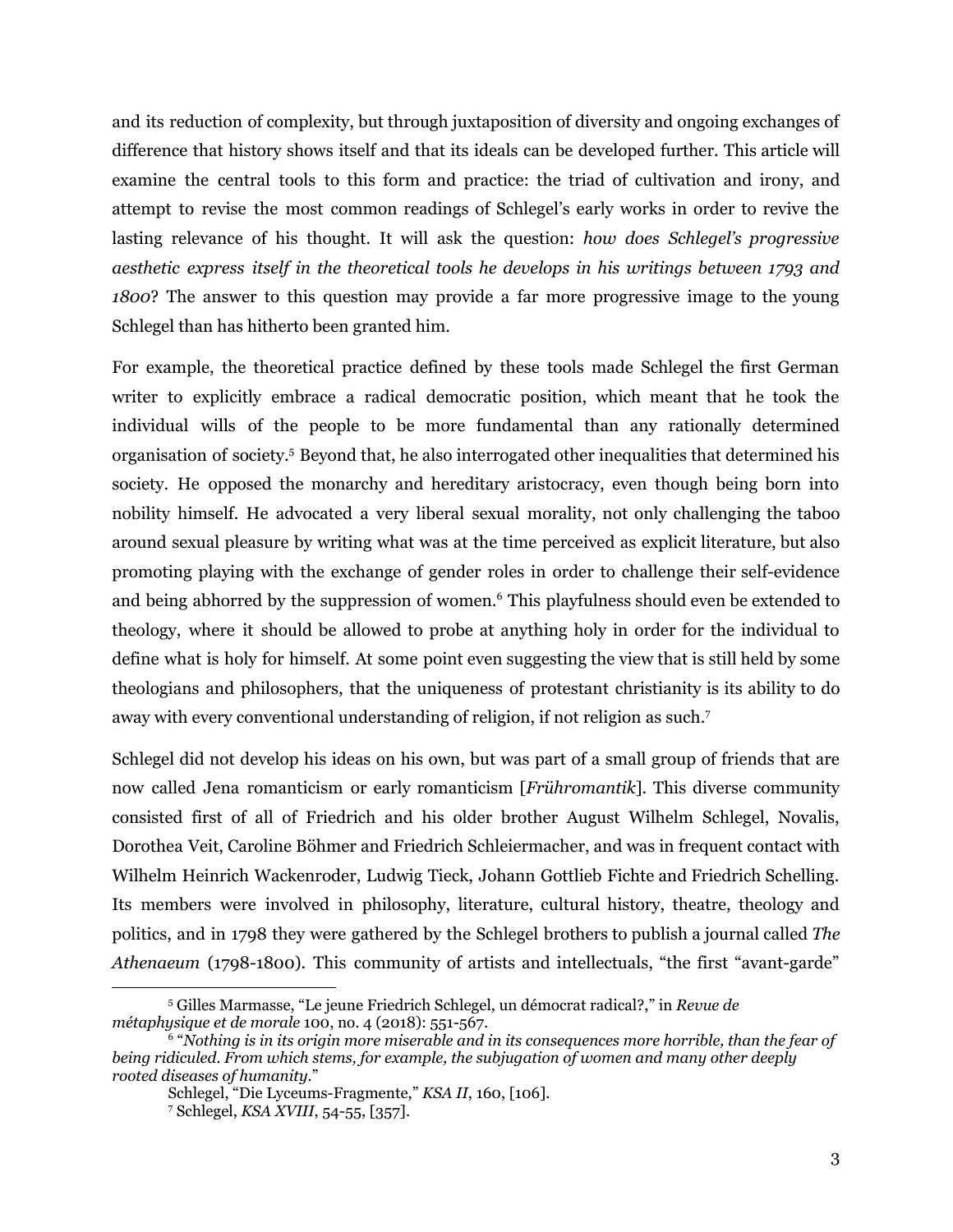group in history" <sup>8</sup> produced experimental literature, advocating for freedom of thought, republican ideals and the cultivation [*Bildung*] of individuals to learn to appreciate cultural diversity. They did not envision a radical break with the past in order to start a new epoch, nor did they attempt to usher in a new epoch by introducing a new all encompassing philosophical system, but rather sought to further the new aesthetic, by opening up the existing discourse through continual criticism. <sup>9</sup> They were striving for independent thought and individual self-determination, in the hope that each individual would be able to take up its own role in the communal project of cultivating and uniting humanity.

The emphasis on a broad cultivation of individuals follows the at the time dominant reading of the failure of the French Revolution. The bloodshed after the early days of the revolution and the reign of terror in 1793-1794 had shown that the promise of freedom, equality and fraternity, or the betterment of the fate of humanity in general, demanded more than the replacement of the monarchy with a republic. Many German intellectuals, like Humbolt, with his idea of harmonious cultivation, Goethe, Herder and Schiller, with their ideas of aesthetic education, saw more promise in some kind of cultivation that led to a more gradual development of freedom, equality and fraternity. Schlegel also held the view that many people had not cultivated themselves enough or had even been deformed by education to be able to live in a pluriform and democratic society. A republic cannot be born out of brute force, but just as little out of pure intellectual necessity. It has to reflect a development of the individuals within the community, in which preconceived ideas and institutionally fixed limits and immobility are questioned through interaction with other ideas and perspectives. It needs a useful ideal of cultivation, in which this critical interaction is perceived as a means for the individual to cultivate himself. Thus it becomes the aesthetic assignment of the *Athenaeum* to bring its readers into this space of critical exchange of ideas and perceptions and to convey the demand of self-cultivation.

The possibilities of such exchanges and the sources that can be called upon have only grown in the last 200 years. At the same time many inequalities and limitations to the free exchange and cultivation of individuals both locally and globally persist or have worsened. Not only has the present age not reached Schlegel's ideal of a humanity living in cultivated diversified

<sup>8</sup> Jean-Luc Nancy & Philipe Lacou-Labarthe, *The Literary Absolute*, (Albany: State University of New York Press, 1988), 8.

<sup>9</sup> As Friedrich Schlegel hints at in his fragments from 1797: "*There are so many critical journals* of different kinds and varying perspectives! If there would just once be a community of the kind that has *as its singular goal to gradually realise criticism itself, which is also necessary.*"

Schlegel, "Lyceums-Fragmente," *KSA II*, 161, [114].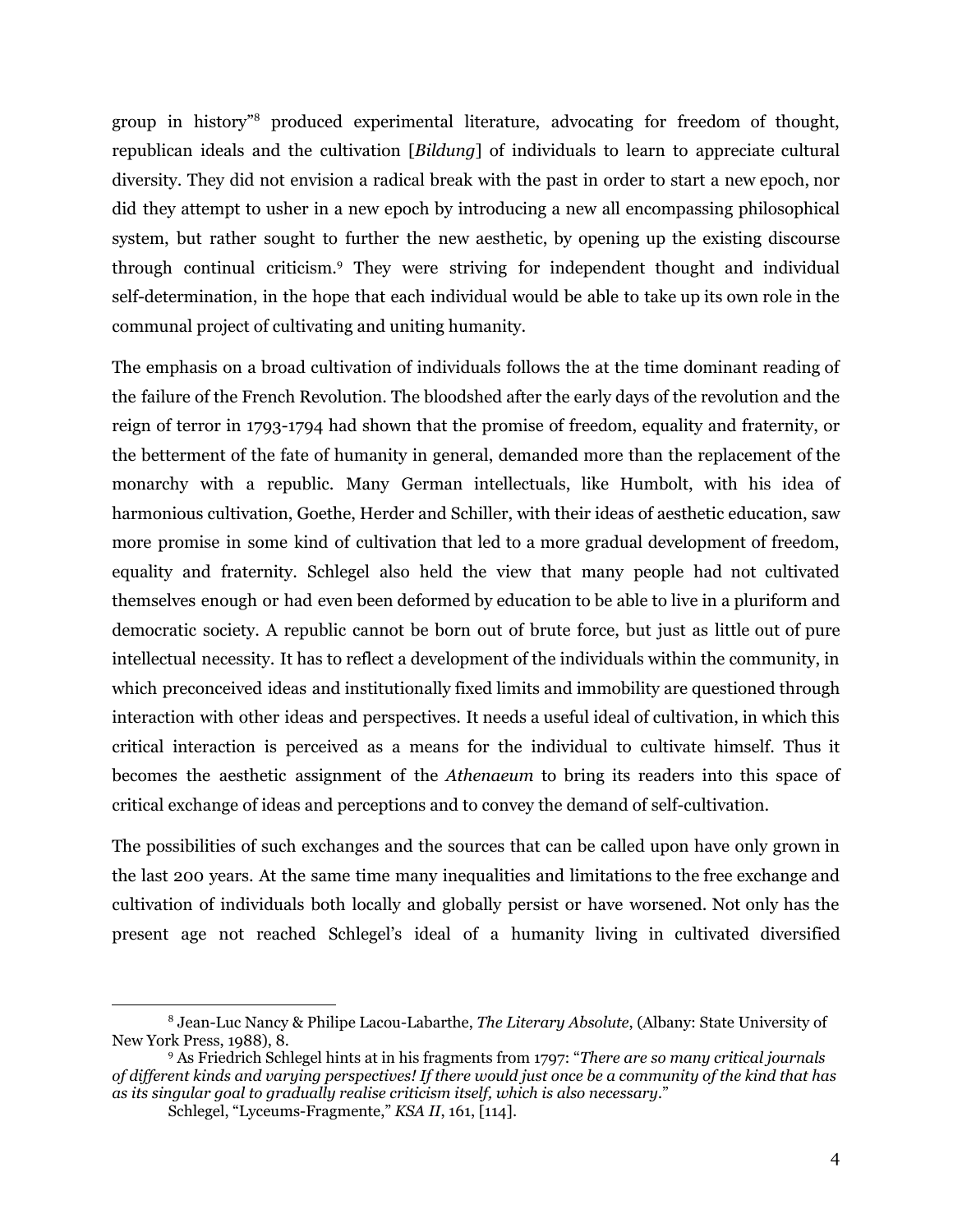communities tolerating and exchanging each other's differences, the ideal itself seems to be losing currency.

The present state of the Schlegel research does little to reinvigorate the afore described spirit of his work and therefore misses out on the coherence of its fundamental characteristics. Initially, responses to Schlegel's work focused on criticising the moral character these critics imagined behind these provocative writings, an eccentric poet diluting the (christian) enlightenment with subjectivising (atheist) egoism. In the earliest philosophical responses, most notably by Georg Wilhelm Friedrich Hegel and Søren Kierkegaard found a conceptual expression of this moral flaw in the notion of irony, as will be taken up at the end of this article. Their works functioned as a theoretical legitimation of the moral rejection of Schlegel's work. Both the moral rejection itself and its theoretical legitimation through irony still reverberate in some of the contemporary research, especially those emphasising irony and its negativity as the driving forces of Schlegel's works, often failing to distinguish between the ideas of Schlegel and Fichte. <sup>10</sup> Another impact of these attitudes was that Schlegel was kept out of the philosophical field of research. He became a figure of art history and literary criticism, evoking enthusiasm among these field, but separating him from the history of philosophy. Too often his unclarity, emptied of its progressive and provocative spirit and its dealings with contemporary philosophers, has been understood in terms of a vaguish mysticism and artistic idiosyncrasy, rather than the creative performance of a scientist inviting others into a new perspective, building on the discoveries of others, although not yet able to definitively prove its results. Benjamin already wrote that misreadings of Schlegel often went wrong because they overread his writings and failed to take him at his word.<sup>11</sup> However, Benjamin's work also fails to grasp the extent of Schlegel's aesthetic program and fails to grasp its practical motives and significance, claiming that "the practical, indeed, does not interest Friedrich Schlegel in the slightest." <sup>12</sup> The best scholarly works on Schlegel's early works are those concerned with intertextual historical analysis. First called for and initiated by Rudolf Haym's *Die Romantische Schule* (1870), it is this tradition <sup>13</sup> within the Schlegel reception that most clearly has registered the impact of Schlegel's work for philosophy. Nonetheless, the consequences of the early moral renunciation of Schlegel's thought still reverberate throughout

<sup>10</sup> Forms of this can be found in many works on Friedrich Schlegel, most notably those of Oskar Franz Walzel (1904), Ernst Behler (who has been publishing works on Schlegel since 1950), Peter Szondi (1954), Ingrid Strohschneider-Kohrs (1977), Hans Eichner (1970), Paul de Man (1988).

<sup>11</sup> Walter Benjamin, *Der Begrif der Kunstkritik in der deutschen Romantik* (Frankfurt a.m.: Suhrkamp, 2008), 46.

 $12$  Ibid., 23.

<sup>&</sup>lt;sup>13</sup> This tradition is continued in the work of Ernst Behler (who did much work for the historical analysis, but also sticks to a reading of Schlegel that contains much of the conventional image of his person), Manfred Frank (1997) and Elizabeth Millán-Zaibert (2007).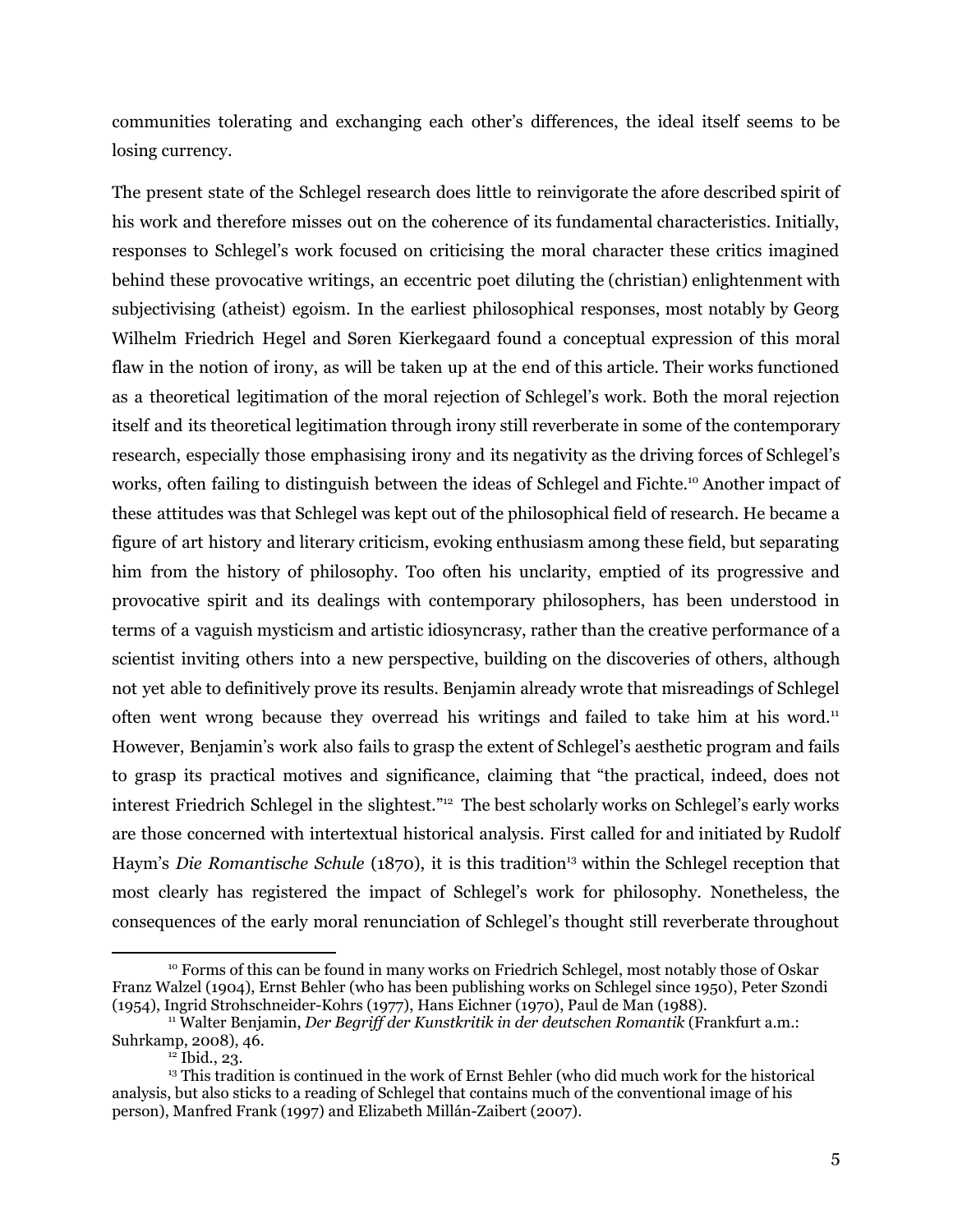their works in the fact that their historical and scholarly approaches lack an interest in the prickly subject of Schlegel's practical philosophy, either by depreciating its results <sup>14</sup> or simply failing to research the subject.<sup>15</sup> The work of Fredric C. Beiser forms a welcome exception to both trends sketched above. He has managed to both contextualise the romantics in their historical intellectual context and resurrect some of the progressive spirit that compelled them to write, by introducing them from the context of the influence of the French revolution on the German countries and emphasising their ideal of an aesthetic revolution. <sup>16</sup> Yet, even Beiser limits Schlegel's project, especially because he wants to speak about 'the romantics,' rather than the rather distinct individuals that contributed to what is now called Jena romanticism. The next parts will, in this sense, be close to Beiser's reading of Schlegel. However, it takes up two conceptual instruments that Beiser left alone: the triad of cultivation and irony. The article will attempt to escape the trends sketched above by continually showing how the concepts relate to the aesthetic they are meant to convey, hoping to revive some of the progressive spirit of Schlegel's early works.

The answer to the question how Schlegel's progressive aesthetic expresses itself in the theoretical tools he develops in his early writings, is presented in this article in three parts. The first part focuses on Schlegel's aesthetic and how it differs from his major predecessors, while also explaining his choice for an experimental philosophical form in relation to the major philosophical developments on which he builds. The second part can be seen as asking how Schlegel conceptualises this aesthetic in terms of the triad of cultivation. The triad sketches the possibility of individual diversity and a harmonic totality through critical interaction, which can be applied to different domains, in particular to science, politics and individuality. In science it guarantees the openness to a diversity of sources and theories, in politics to a diversity of individuals and communities, and in individuality to a diversity of internal differences and friendships, as will be shown below. The third part can be seen as asking how an aesthetic transformation can come about. It begins with explaining the contrast between the way aesthetics is used in this article and the way it is used in Germany around 1800. Next it explains the need for a form of presentation and use of language that can convey this fundamentally new way of approaching, experiencing and valuing the world, which Schlegel finds in irony. Where the triad described the process of cultivation, irony is first of all an instrument to introduce the

<sup>&</sup>lt;sup>14</sup> Carl Schmitt (1919), Klaus Peter (2004) and Philip Lacou-Labarthe (1988).

<sup>15</sup> Benjamin D. Crowe, "Friedrich Schlegel and the Character of Romantic Ethics," in *The Journal of Ethics* vol. 14 no. 1, 54.

<sup>&</sup>lt;sup>16</sup> Frederick C. Beiser (2006).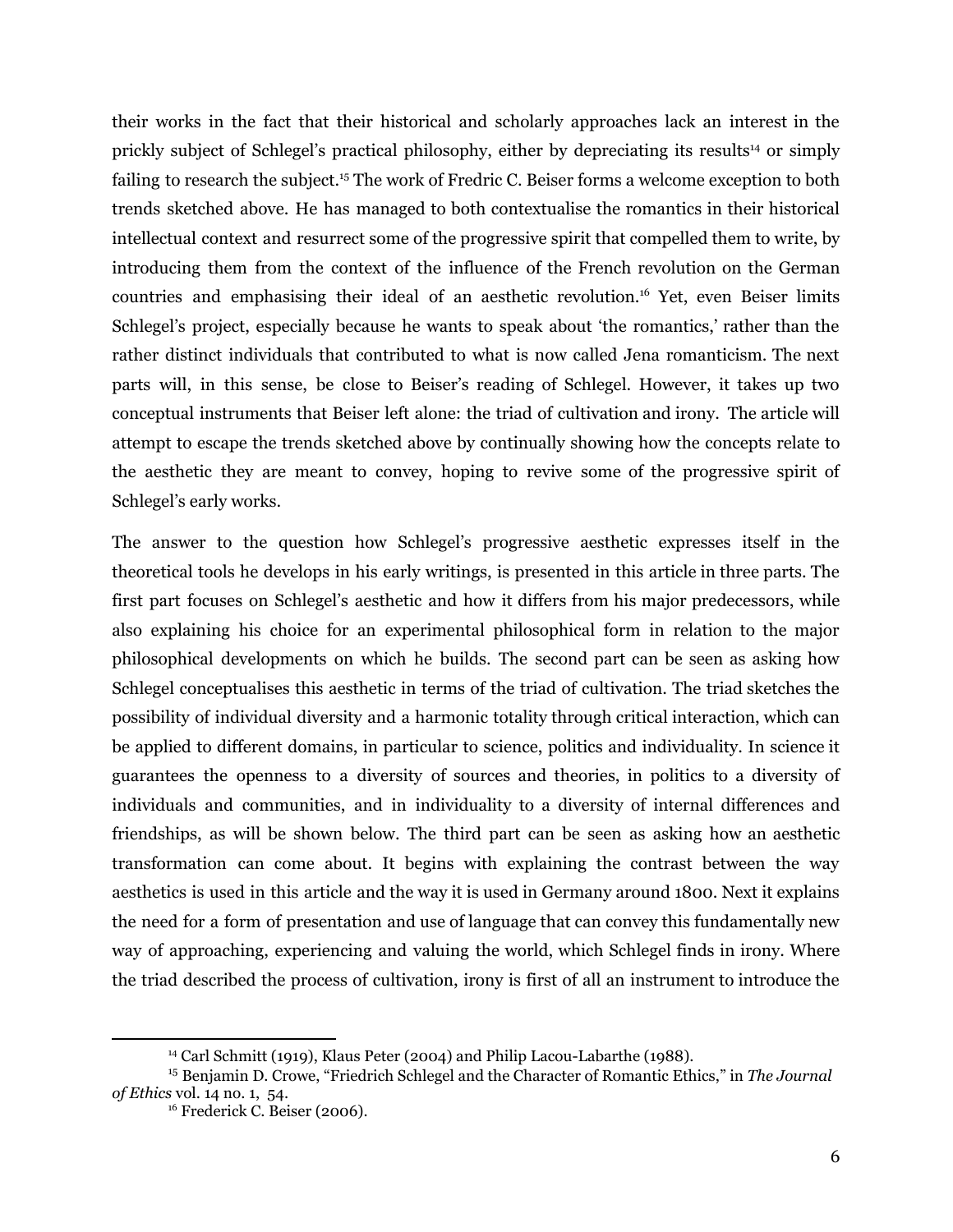aesthetic and its processes of cultivation, or to return them whenever habit, dominance or partiality has petrified these processes of cultivation to processes of conservation.

### 1. Architectonic or dynamic thought

Schlegel develops the triad through criticism of Kant and Fichte and makes use of Fichte's three forms of judgement: the synthetic, the antithetic and the thetic. One way to show how Schlegel's triad is an attempt to provide a more dynamic understanding of thought than Kant and Fichte allowed for, is to see how Schlegel intervenes in their conversation.

Kant begins his first critique, *Die Kritik der reinen Vernunft*, with the distinction between analytic and synthetic judgements. Judgements that derive their conclusion from the object of research, that do not add any new knowledge, he calls analytic and those by which a property is ascribed to the object of research, by which therefore new knowledge is produced, he calls synthetic. The question whether the human being is capable of synthetic judgements that are not mediated by experience leads him to those structures of the human subject that condition experience.<sup>17</sup> Here the object of research thus becomes the human subject itself, in so far as it conditions the kind of experiences it can have. In his second critique, *Die Kritik der praktischen Vernunft*, he introduces the postulate of the freedom of the subject, which means that it must be assumed that the subject is capable of initiating a causal chain. This raises the question whether there can be said to be any relation between these two subjects. Thus Kant's dualism between the noumenal, that what lies beyond experience, and the phenomenal, that which can be known from experience, also produces the inaccessibility of the relation between the knowing subject and the moral subject. To Kant, such a relation can only be assumed, because of the moral law it should be assumed that the world is organised morally towards the realisation of the highest good, bringing him to the postulate of god. <sup>18</sup> This is, however, only a morally necessary assumption and whether it has positive reality escapes any form of knowing.

Fichte's *Science of Knowledge* [*Wissenschaftlehre*] changed the orientation of this thought by trying to present the act of knowing itself as necessarily grounded in freedom. Thus Fichte does not only unify the moral (acting) subject with the knowing subject, but above all makes subjective activity foundational for knowledge, by grounding knowledge in a free act: the I that sets itself. The original unity is for Fichte not merely a practical, but a theoretical necessity. Knowledge can only be understood from an original unity that posits itself as initiating the

<sup>17</sup> Immanuel Kant, *Kritik der reinen Vernunft* (Hamburg: Meiner, 1998), 57-61.

<sup>&</sup>lt;sup>18</sup> Ibid., 843.

See also: Immanuel Kant, *Kritik der praktischen Vernunft* (Stuttgart: Reclam, 2010), 183.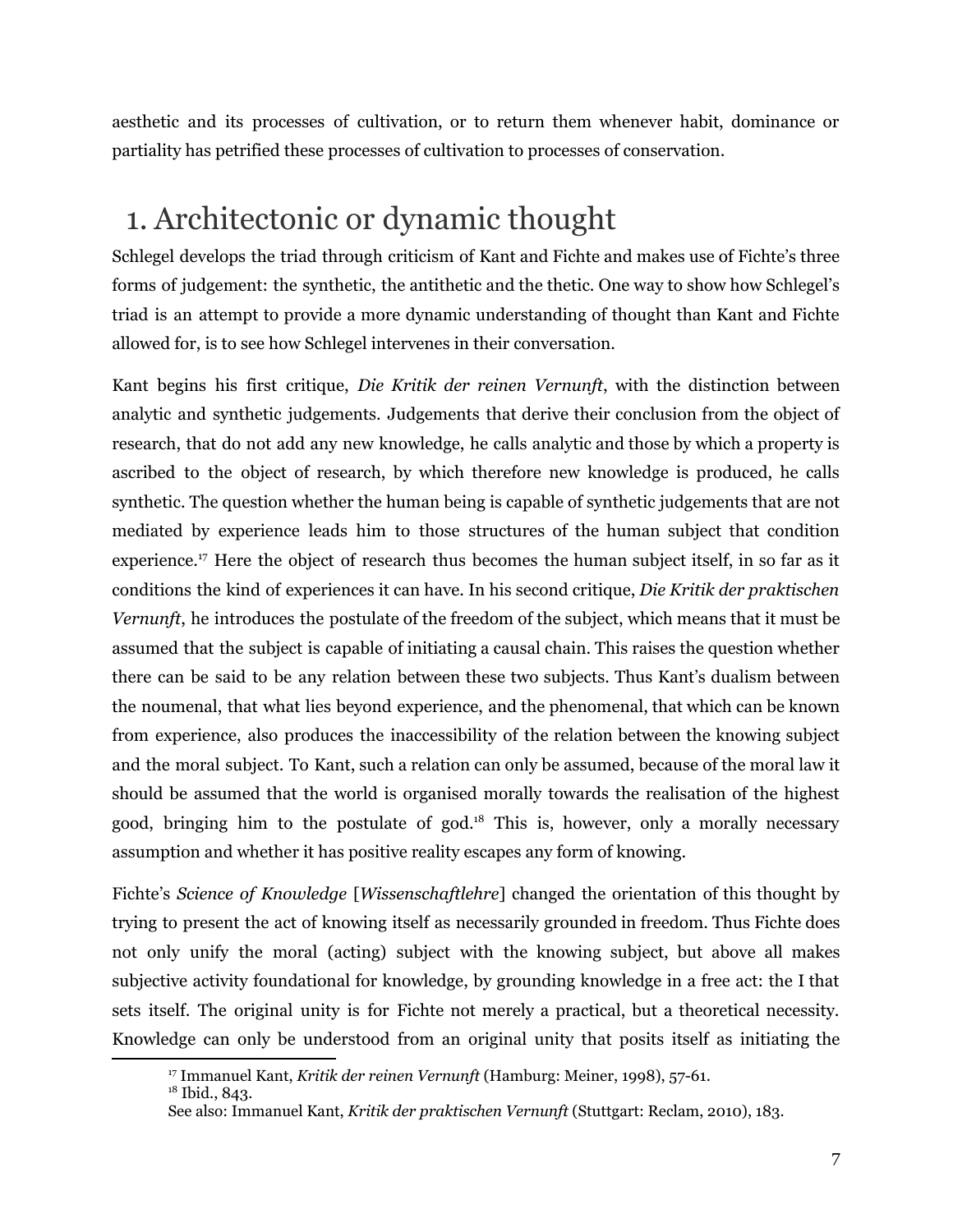reflection about itself as an interaction between object and subject. Fichte thus in fact introduces the kind of triad Schlegel will work with, summarising it as "the I posits within the I the divisible I in opposition to the divisible not-I."<sup>19</sup> The very possibility of science is therefore the consequence of an act of freedom, of a subjective act of self-positing as divisible, providing the unity in diversity from which any judgement becomes possible. The method so far does not yet have any other content than this act of opposing self and not-self, extending the presence of this itself undetermined, but determining activity throughout thought.

In response to Kant's introduction of the concepts of synthetic and analytic judgements, Fichte proposes to introduce three forms of judgements. He differentiates between synthetic judgements, which defines a relation between two elements, allowing them to be grouped together in a higher category, and antithetic judgements, which defines a difference between two elements, allowing to distinguish them within a group. They are reciprocally dependent, that is, every higher categorisation presupposes a lower differentiation and vice versa. (E.g. defining a group of animals as birds represents an antithetic judgement by distinguishing them from mammals and fish, but are the synthetic judgment of the difference between a black bird and an eagle.) Although the formulation is different, it is clear that this relates to Kant's distinction between synthetic and analytic. Fichte, however, adds a third judgement, the thetic, which opposes itself to both synthetic and antithetic judgements, because it defines that which is presupposed in every judgement, but cannot be understood in a relation of similarity or difference. The examples Fichte gives of such judgements are "I am" or "the human being is free." These judgements cannot be reduced to a category or distinction, but only affirm themselves and relate to the other judgements as the conditioning of the act of differentiation between the judging activity and that which it judges. However, because freedom is absolute, according to Fichte, that which is opposed to the judging activity, must itself also be the realisation of freedom, providing Fichte with the idea of interchanging determination. Determining and being determined function as two alternating roles, describing a process of understanding in which the thetic judgement is spread out throughout all subjective activity and determines this process through continually alternating determination [*Wechselbestimmung*].

Fichte understands his ideas as emphasising something that was already present in Kant's critiques: the philosophical meaning of subjective activity of every individual. "That every single I is itself the singular highest substance." <sup>20</sup> That is not to say that every individual *is* absolute

<sup>20</sup> Ibid., 122. <sup>19</sup> Johann Gottlieb Fichte, "Grundlage der gesammten Wissenschaftslehre," *Johann Gottlieb Fichtes sämmtliche Werke* Bd. 1 (Berlin: Veit, 1845), 110. http://www.zeno.org/nid/20009167463.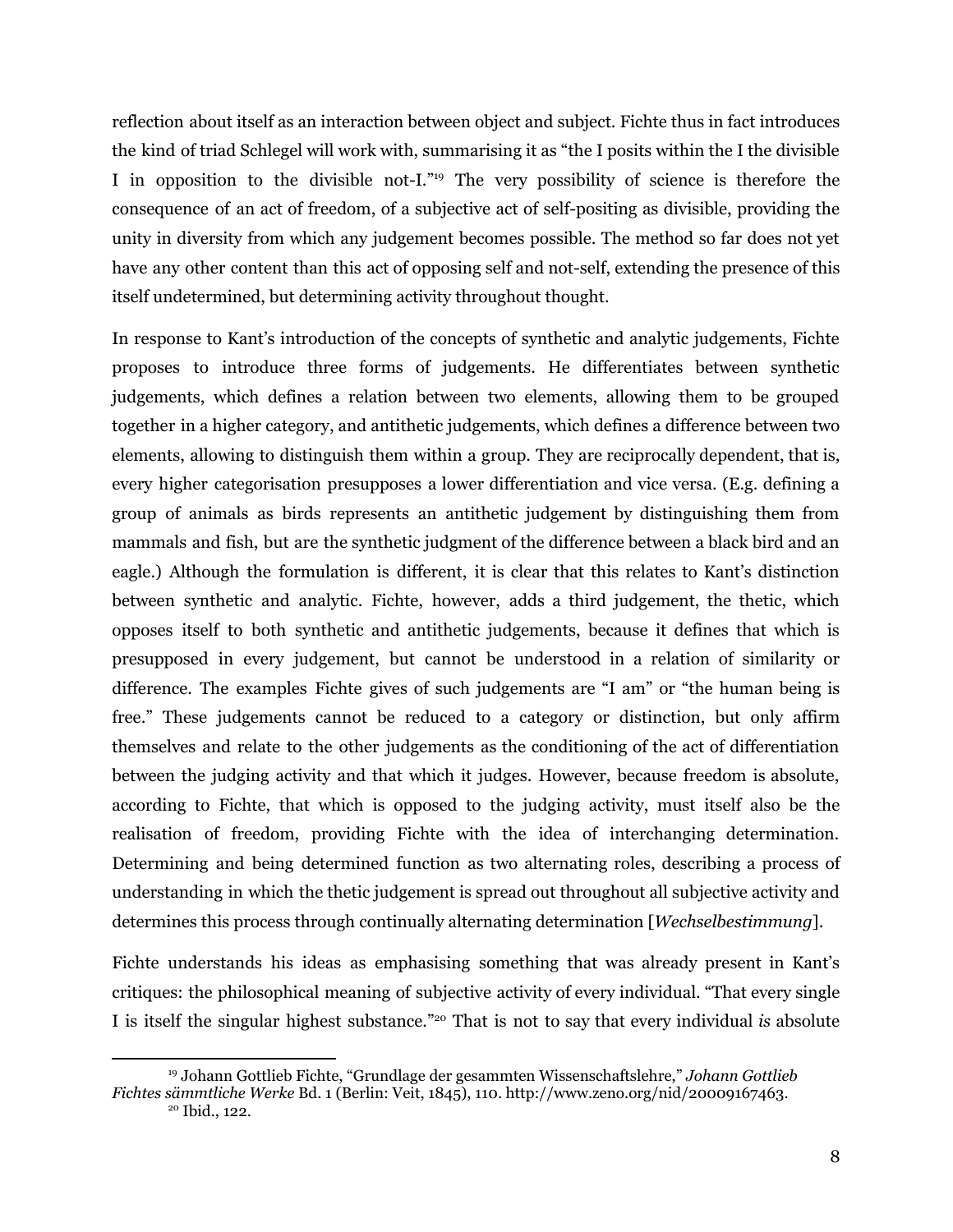freedom, but that it is free to the degree that it takes up the determining role, when it makes the thetic judgement, to act undetermined by any categorisation, like title, function, religion, theory, procedure, natural properties etc.

In response to this Schlegel intends to write his own science of knowledge. In the remaining fragments and notes that were to become this work, Schlegel shows respect and appreciation for the work of Fichte, his teacher, and takes up many of his ideas. He especially appreciates the idea that all judgements should be understood as following from the same original unity which presents itself in an alternating determination. However, he claims that his teacher did not take it far enough and criticises him for the idea that philosophy should be built upon some ground rule, such as Fichte's "I that posits itself." In other words, even though Fichte's thought attempted to take freedom as the sole foundation of science, it remains too architectural for Schlegel, it still tries to take hold of this foundation in a final formula. For Schlegel the rule of divisibility and of alternating determination are the most fundamental elements of philosophy. Indivisible original unity and indivisible individuality are merely extrapolations of the processes of interaction that inform our understanding. This even proofs itself in Fichte's ground rule, which can itself again be divided into two rules reciprocally determining one another: "The "I posits itself" and "the I has to posit itself" are altogether not derived rules from a higher one; the one is as high as the other; they are also two ground rules, not one. Alternating ground rule."<sup>21</sup> In other words, any "ground rule" must already make a claim on both reality and necessity.

For Schlegel it is not about finding the foundation of thought, but providing the tools to understand its development. Thus, he simply rejects the idea of one founding principle, one ground rule, but demands an opposition on every level to guarantee a dynamic. So, not just alternating determination and an alternating rule, but an alternating everything. As Schlegel puts it: "Ultimately, philosophy does not only need an alternating proof, but also an alternating concept. With every concept and every proof one can ask for a concept or proof thereof. Therefore, philosophy, like an epic poem, cannot but start in the middle, and it is impossible to present it piece by piece until its first moment is both completely grounded and clarified. (...) [Deduced] from two ideas, rules, concepts, observations." 22

With this dynamic presentation of thought, Schlegel hopes to guard philosophy against two dangers of architectonic thought. On the one hand, the threat that what announces itself as the individuality is given a fixed philosophical determination, limiting the individuals and positions

<sup>21</sup> Schlegel, *KSA XVIII*, 36, [193].

 $22$  Ibid., 518, [16].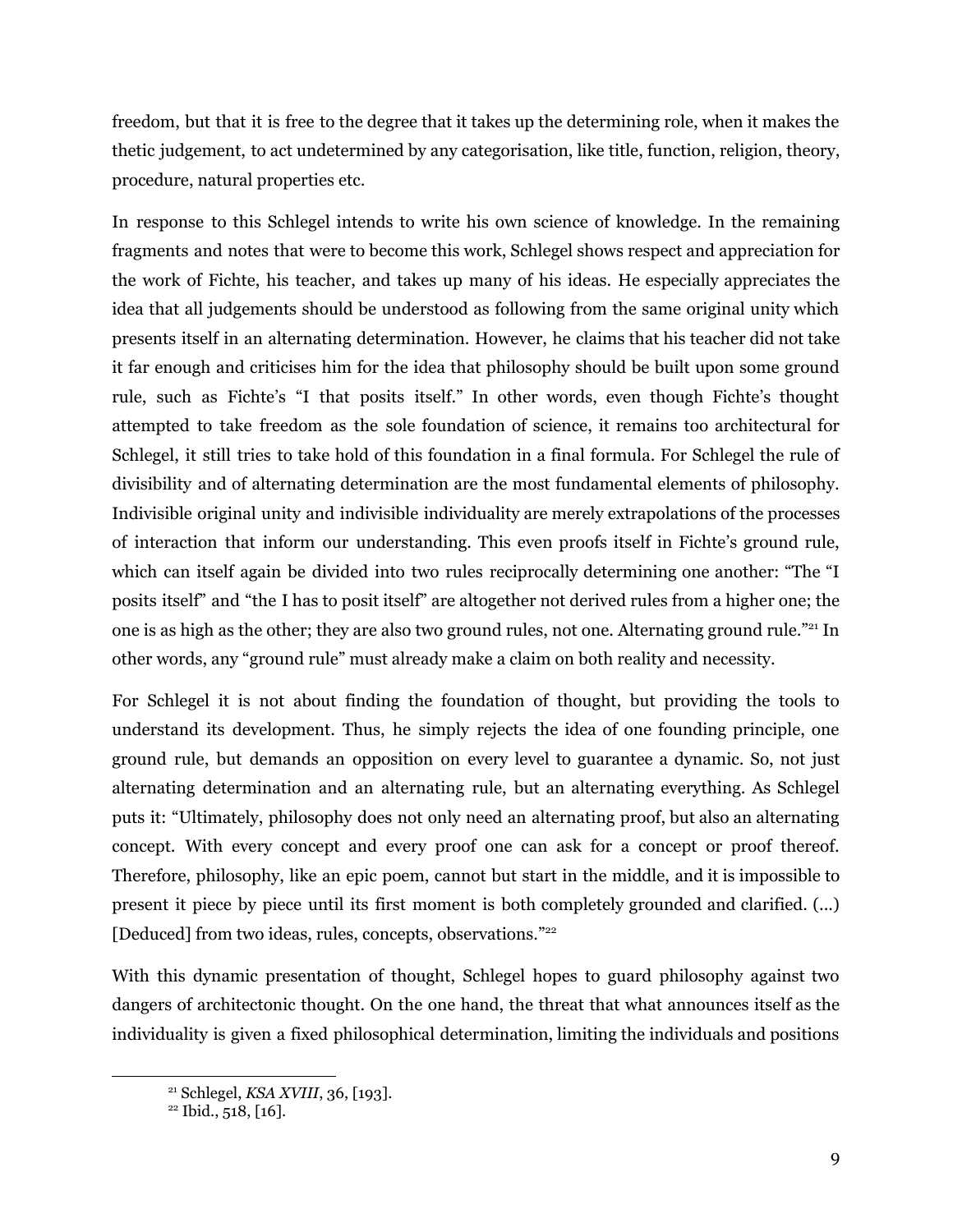that are allowed to take part in it, and, on the other hand, that what announces itself as totality is given a fixed philosophical determination, limiting what can be known and even what judgements, explanations, ideas or concepts are and are not allowed. Schlegel's conception of the critical philosophical method, contrasting it to false philosophies, does not allow any final determination in either of the extremes of the spectrum. Against these false philosophies, he writes: "In every false philosophy the limitation and fixation are the consequence of incompetence, stubbornness, exhaustion, the satisfaction of particular wishes, impotence etc. to ascend to the unconditioned. (...) The core (...) of criticism is situated (...) in its method." <sup>23</sup> There is no final ground (for now). If one asks the right questions it will always be possible to arrive at an unwarranted assumption or conviction and it is here that diversity becomes inevitable. Any attempt to overcome or veil the unconditioned, ultimately leads to the exclusion of difference. This informs the critical method, which Schlegel will describe in terms of the triad, which should continually be open and aspire to further exchanges with experience, history and positions other than its own, looking for these limits, without determining them.

Schlegel also acknowledges the opposite danger: losing one's thought because of a lack of clear borders. He illustrates it with an example of young writers who fail to write because of their wish to write everything at once. <sup>24</sup> This is a necessary risk that is only resolved by self-cultivation: "Cultivation is the only thing that secures someone against getting carried away, there is no ground rule, which can be a general, expedient guide and leader towards truth. Even the most dangerous can be justified in specific stages and for intellectual cultivation, and also the most secure and excellent can lead to an abyss of errors."<sup>25</sup> The triad should, therefore, provide an aesthetic in which methodic rigour is brought in relation to the creative interventions that individuals need to make to position themselves.

# 2. A dynamic aesthetic: The triad of cultivation

In this dynamic aesthetic, reality is no longer perceived as constituted from fixed entities, but as a plurality of continually interacting processes of becoming. Schlegel's triad conceptualises such processes by describing their functioning in an idealised form, which therefore simultaneously attempt to explain as well as criticise the existing processes it describes. According to his own ideal of criticism as both experiencing the object, being taken in by it, and explaining how it

 $23$  Ibid., 521, [24].

<sup>24</sup> Schlegel, "Die Lyceums-Fragmente," *KSA II*, 151, [37].

<sup>25</sup> Schlegel, *KSA XVIII*, 518, [13].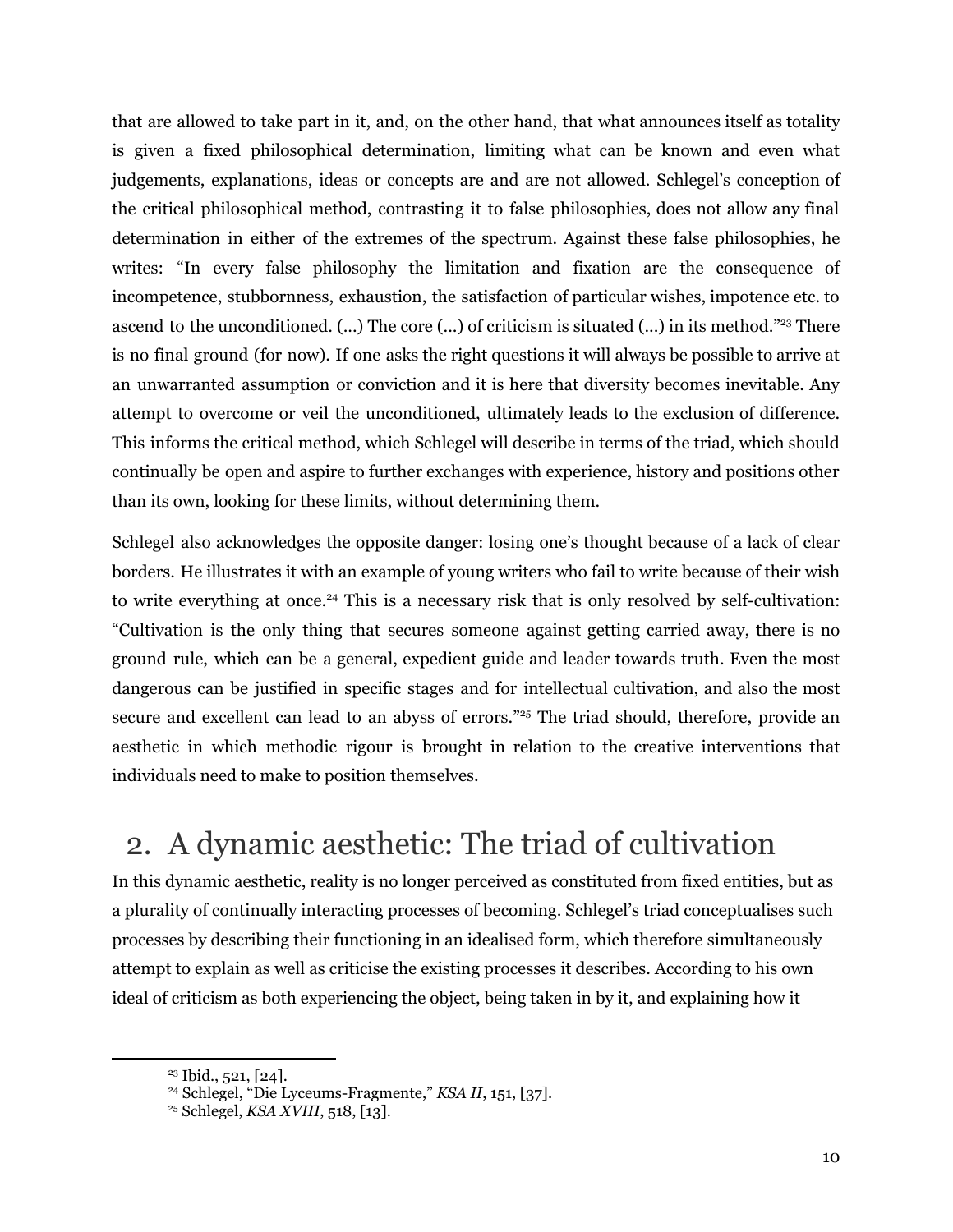works, to what ideal it tends and to what degree it realises or fails to realise this ideal. <sup>26</sup> He is especially concerned with describing processes of human cultivation, as is illustrated below by looking at his use of the triad to describe the development of science, politics and individuality.

#### Scientific cultivation

The first time Schlegel formulates this triad is to describe the development of scientific progress. In the fragments that were supposed to become his science of knowledge [*Wissenschaftslehre*], he proposes to describe this development in the dynamic interaction between three historical positions, his proto-philosophies of science. They are mysticism, representing the immediate unity of individuality and the whole of reality, eclecticism/empiricism, representing the accumulation of the material of knowledge in preliminary systems, and scepticism, representing the need for doubt and critical evaluation of knowledge. On their own these philosophies are mere deviations [*Abarten*] from science, one-sided modes of thought, but together they sustain a developmental process towards complete knowledge, what Schlegel calls omniscience [*Allwissenheit*].

From the mystical<sup>27</sup> perspective knowledge can only consist of an immediate participation in the whole of reality and can therefore not be communicated. As such it obstructs the very possibility of a knowledge as a communal project of humanity. The only way in which a mystic can express his "knowledge" is by delivering paradoxes evoking this participation, such as Heraclitus' riddling expression: "The divinity is day-night, winter-summer, war-peace, satisfaction-hunger all opposites." <sup>28</sup> However, mysticism also represents what Schlegel found so valuable in Fichte: the assumption of the original unity of all knowledge. On the one hand, mysticism provides the thetic judgement, that the activity of the whole (of god/nature/reason/freedom) works in individual activity, on the other hand, the antithetic judgement, that all things coexist within the whole, but without the capacity to clarify how they relate to each other and to the whole.<sup>29</sup> For this reason its synthesis remains a virtuality. The second proto-philosophy represents the arbitrary delimiting of the scientific conversation, either on the basis of a limit of experience, empiricism, or a selective delimitation of what counts as relevant history for science, eclecticism. They both fragment reality by creating incomplete syntheses, a multiplicity of systems of knowledge that have their own "knowledge" and clarifying capacity within the arbitrary limits

<sup>26</sup> Goetheś meister

 $27$  It is clear from Schlegel's writings that he has a broad tradition of western mysticism in mind, in which he includes Heraclitus and Empedocles, neoplatonists, like Plutarch and Proclus, Christian mystics such as Nicolas of Cusa and Meister Eckhart, and ultimately Fichte.

<sup>29</sup> Schlegel, *KSA XVIII*, 8, [51]. <sup>28</sup> Jaap Mansfeld, "Heraklit," *Die Vorsokratiker* (Stuttgart: Philipp Reclam, 1987), 257, [45].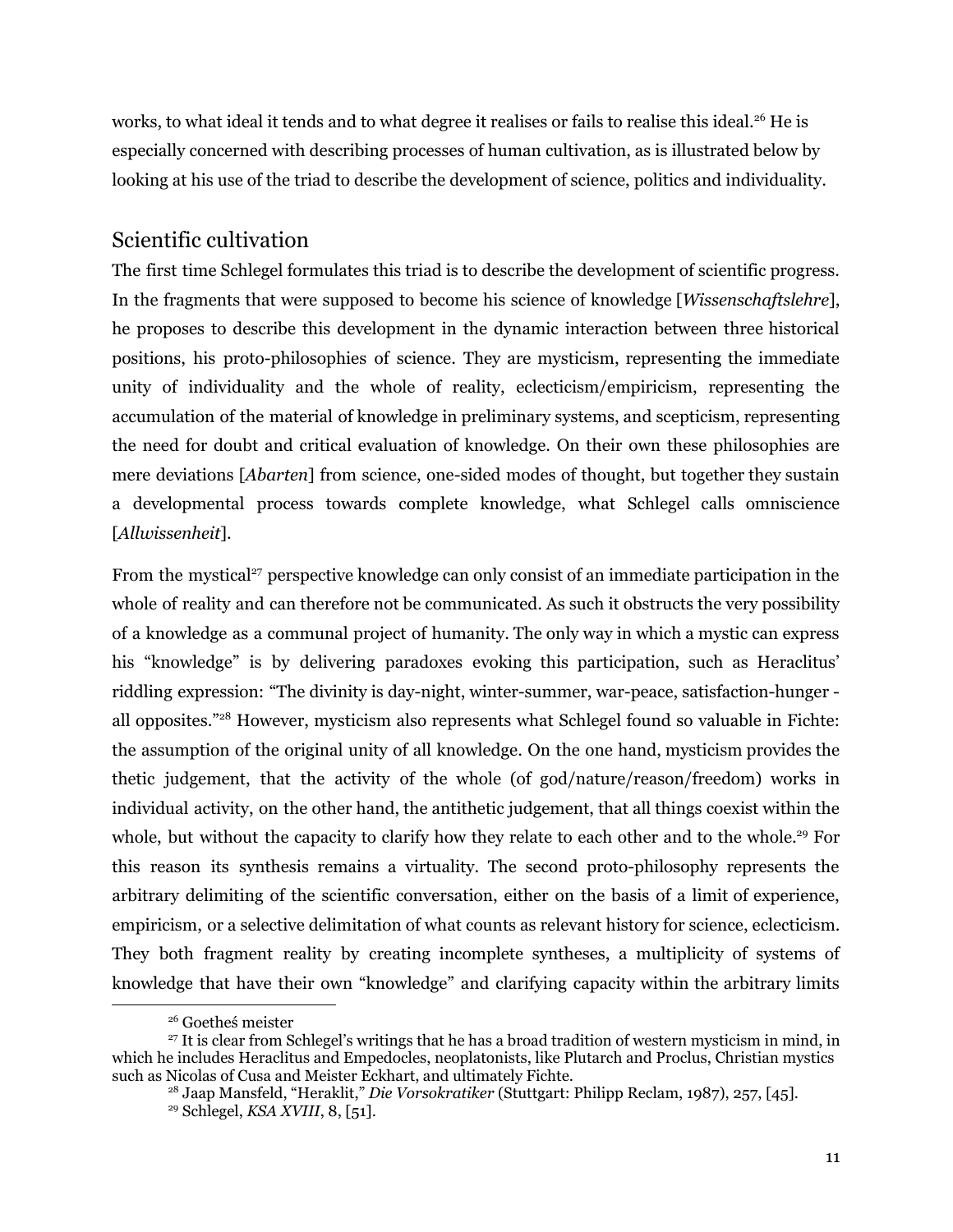and rules of their own domain, but exclude everything outside of it. <sup>30</sup> These incomplete syntheses nonetheless make their "knowledge" communicable by referring to observations, made through experiments and examples from history. These incomplete syntheses constitute the material of science, the content which mysticism was lacking. Scepticism represents the doubt and criticism of every arbitrary delimitation of a system of knowledge, up to the limit of rejecting such systematicity on the basis of its inevitable arbitrariness. It poses the antithesis to a supposed synthesis, demanding a higher synthesis to be found, but above all, calls out the lack thereof. <sup>31</sup> Within the dynamic, however, it guarantees the ongoing criticism of preliminary systems, engendering the ongoing polemics needed to progress towards omniscience. In short, to overcome the virtuality of mysticism, the arbitrariness of empiricsm/eclecticism and the negativity of scepticism, it is necessary to allow incomplete syntheses to be continually criticised through polemic interaction, sustained by the assumption of the original unity of all knowledge. <sup>32</sup> This is how Schlegel describes the triad of science, which he calls criticism or the critical method.

The three positions of the triad do not have to be filled by one individual. If all individuals somehow participate in the totality, they can also all lay claim to a capacity for knowledge, however every individual is limited in the experiences and historical examples it has at its disposal. The dynamic can therefore be played out between individuals, as "a communal search for omniscience."<sup>33</sup> Such communal omniscience is at first merely virtually present, as in the mystical assumption of the unity of individual and totality, but it is more than a postulate, more than a necessity demanded by practice. The unity of knowledge is also affirmed in practice, in every scientific discussion in which individuals not only try to prove the other wrong, but allow their own position to be criticised in order to develop a shared knowledge. <sup>34</sup> These polemical discussions inevitably also reproduce the other two positions of the triad. Individuals will continually shift between taking the role of empiricist or eclecticist, presenting their own preliminary ideas on the basis of experiments and examples from history, and that of the sceptic, verifying the other's position by experience and history, and search for the limits of the other's proposed synthesis. Together they constitute the "polemic totality" crucial to any critical method.

 $30$  Ibid., 4, [6].

<sup>31</sup> Ibid., 3, [1], & 12, [94].

<sup>32</sup> Ibid., 12, [84].

<sup>33</sup> Ibid., 515, [97].

<sup>34</sup> Ibid., 520-521, [21].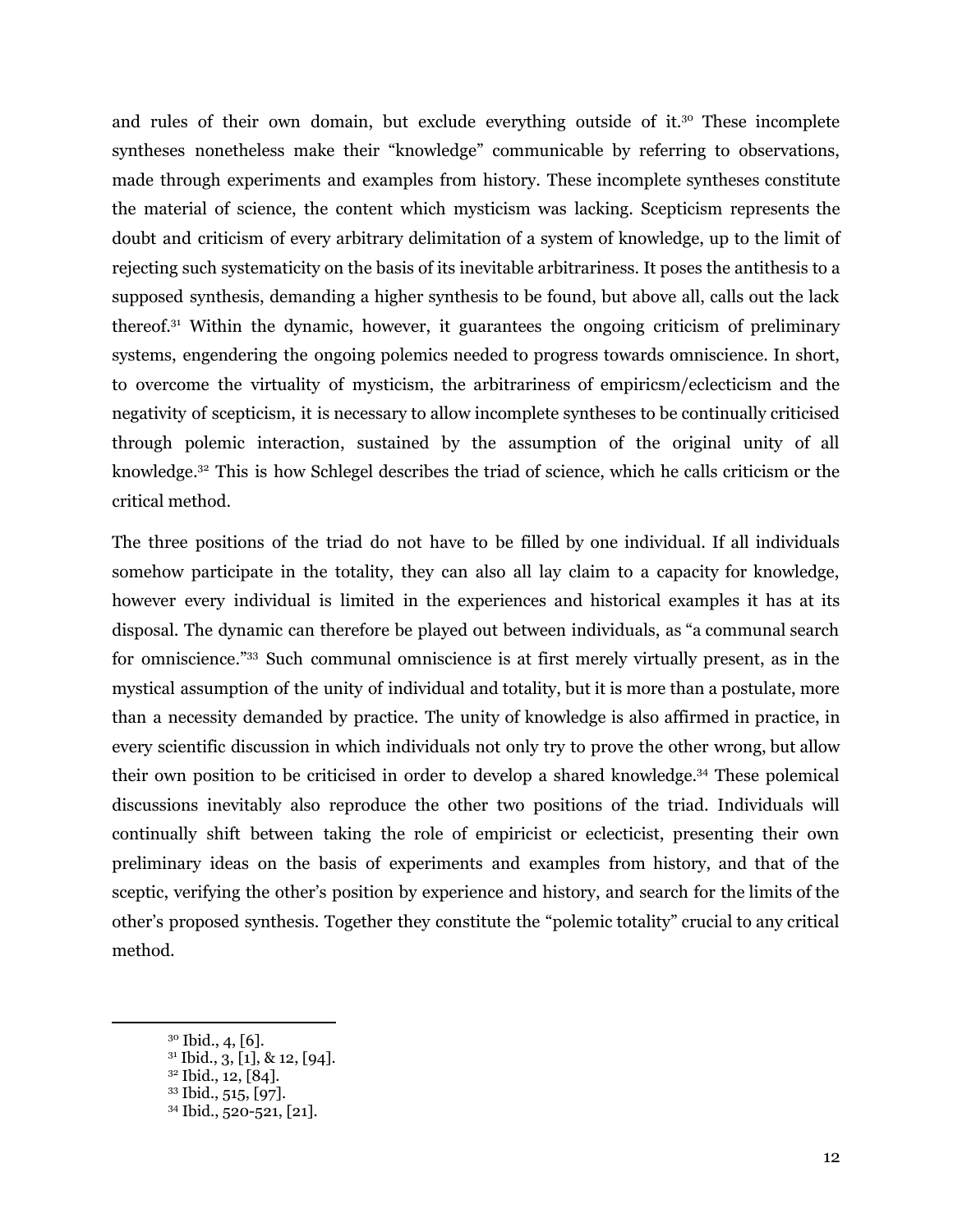Schlegel's ideal of the critical method demands the individual scientist to cultivate himself not only by specialising, but also by taking note of what is happening in other fields, and to remain conscious of the history of his own field and of human history in general. Furthermore, to be always willing to give account of his own position, not take himself too seriously, knowing that there remains so much to know beyond his scope and allow and seek exchanges with those who are less cultivated and those who take another position. It envisions the scientific community that knows that its knowledge is borne only by the cultivation of individuals, taking care of the cultivation of those willing to join the conversation and allowing a wide diversity of voices to interact, within and between sciences, looking for the contribution each voice can make to one another's argument, without letting one voice dominate the discourse.

This rendering of the triad as a description of the critical method allows Schlegel to take the position of the sceptic and clarify his criticism of Kant and Fichte. He realises that, although Fichte thought of himself as a continuation and improvement on Kant, the two philosophers actually ask two diametrically opposed questions. Where Kant asked the philosophical question 'what can one know', Fichte asked how to understand the possibility of knowledge in the first place. Fichte is, therefore, not interested in demonstrating the structure of the knowing subject to prove what it can and cannot know, but in explaining how it is that the subject can develop himself in relation to objects around him, necessitating him to accept an original unity in which they both participate. Rather than philosophy, Schlegel calls Fichte's interest the science of formation of knowledge [*Bildungslehre*]. <sup>35</sup> He remains, according to Schlegel, a mystic and his value is limited by his unwillingness to bring into the intellectual exchange with other perspectives, coming to terms with the concrete material of history and experience.

In contrast to Fichte's mysticism, Schlegel sees Kant mainly as an ecclecticist and empiricist, building a synthesis on the basis of history and experience. He has two problems with Kant's philosophy. First of all, Kant is lacking the kind of science of the formation of knowledge as Fichte provides. He is unwilling to accept the original unity of knowledge and, thus, inevitably ends up with a dualism, demarcating the limits of his synthesis. For all the attention Kant gives to the differentiation between and deduction of concepts, he cannot account for the possibility of this differentiation from a unified reality in the first place. His dualism proves, as it were, that he rather sets a limit, than allowing contradictions to remain visible and unresolved, while allowing contradictions to show might inspire readers to develop new philosophies. As Schlegel wrote later: "every syllogism should start with a paradox. (...) The antinomies should not have made

 $35$  Ibid., 7, [33] & 11, [79] & 506, [5].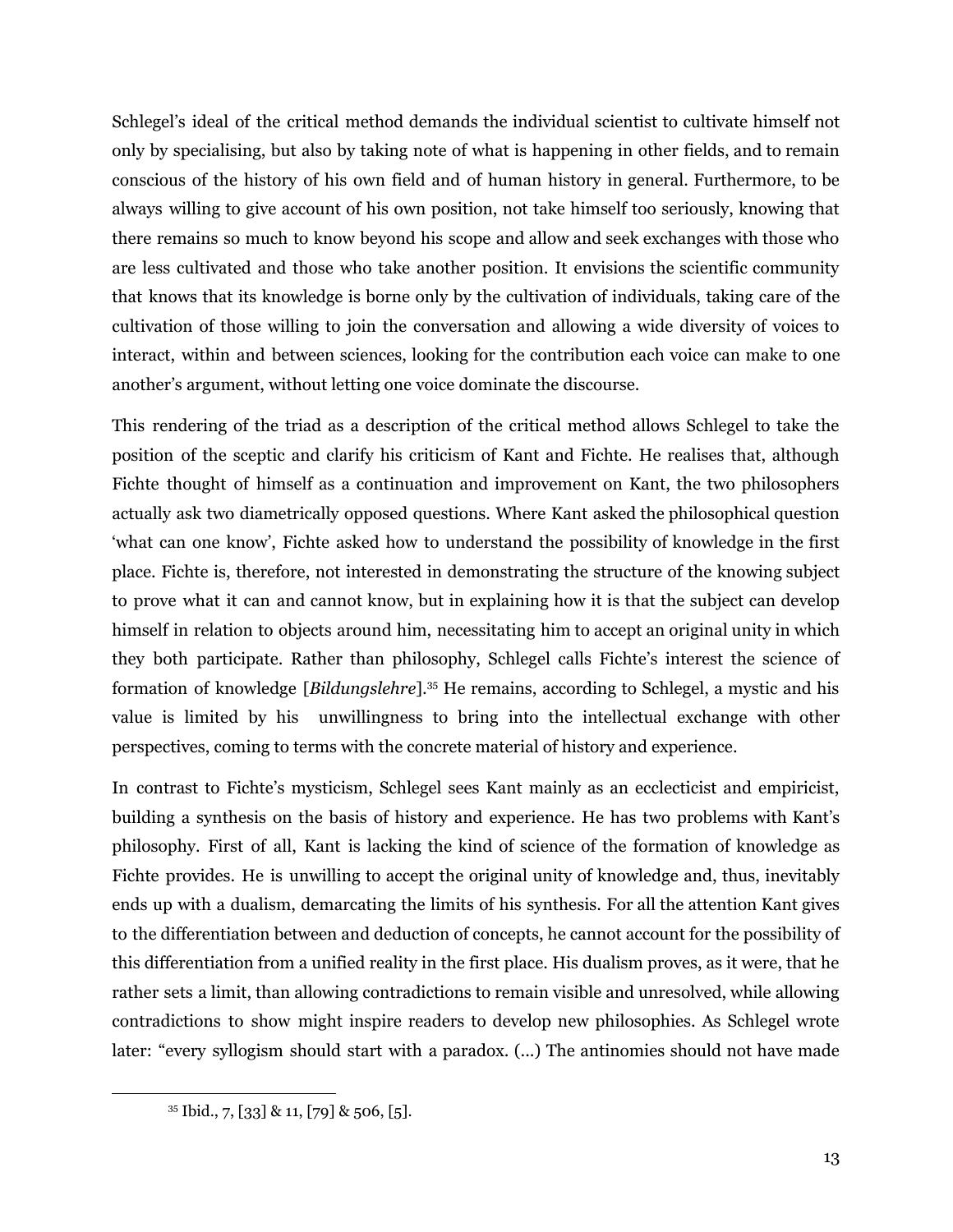Kant sacrifice the infinite, but the rule of non-contradiction." <sup>36</sup> Instead Kant opts for a dualism that ultimately comes at the price of limiting the scope of the scientific conversation.

Schlegel's second criticism follows from the first. For even if Kant should be seen as taking the position of preparing the material for science, he fails to adequately address one of its sources: history. It is not enough to demonstrate your theory theoretically, but one also has to show its reality in history. Every philosophical synthesis has to be understood from its place in the historical development of philosophy and more general the history of humanity and its languages. However, even when Kant does attempt to overcome the distance between theoretical and practical reason in the *Kritik der Urteilskraft*, he tries to do so from a transcendental logic alone. For this reason Schlegel accuses Kant of lacking familiarity with history and his interpretations of philosophers of being anti-historical. <sup>37</sup> There is no pure thought that exists detached from historical and thus practical concerns. Criticism should thus be the philosophy that acknowledges that and understands itself historically. 38

The triad helps Schlegel to designate the limits of these two thinkers, to show where the conversation can be taken forward towards a more complete knowledge. Ultimately, however, it is not driven by some imperative of complete knowledge, such as "there should be science", but by the self-realisation of the individual. The need for science must be synthetically derived from the universality of the individual's will to know. The 'I shall be,' the imperative of self-realisation, specified in the human capacity of knowing, and the impossibility of arriving at omniscience on one's own, together found the shared project of human knowledge. This reciprocal dependence, that individuals need each other for their self-realisation, is not restricted to the human project of knowledge alone, but also applies to that of a human community: politics.

### Political cultivation

In his *Versuch über dem Begrif des Republikanismus* (1797), Schlegel tries to criticise Kant's political philosophy by arguing that politics represents the communal counterpart to an ethics of individual freedom and equality. Freedom, derived immediately from the imperative of self-realisation, and equality, derived from the reciprocal validity of the imperative for all individuals, are only the minimal conditions for self-realisation and even their full realisation

<sup>36</sup> Ibid., 410, [1080].

<sup>37</sup> Ibid., 19, [10].

<sup>38</sup> Ibid., 11, [80], [81], [82].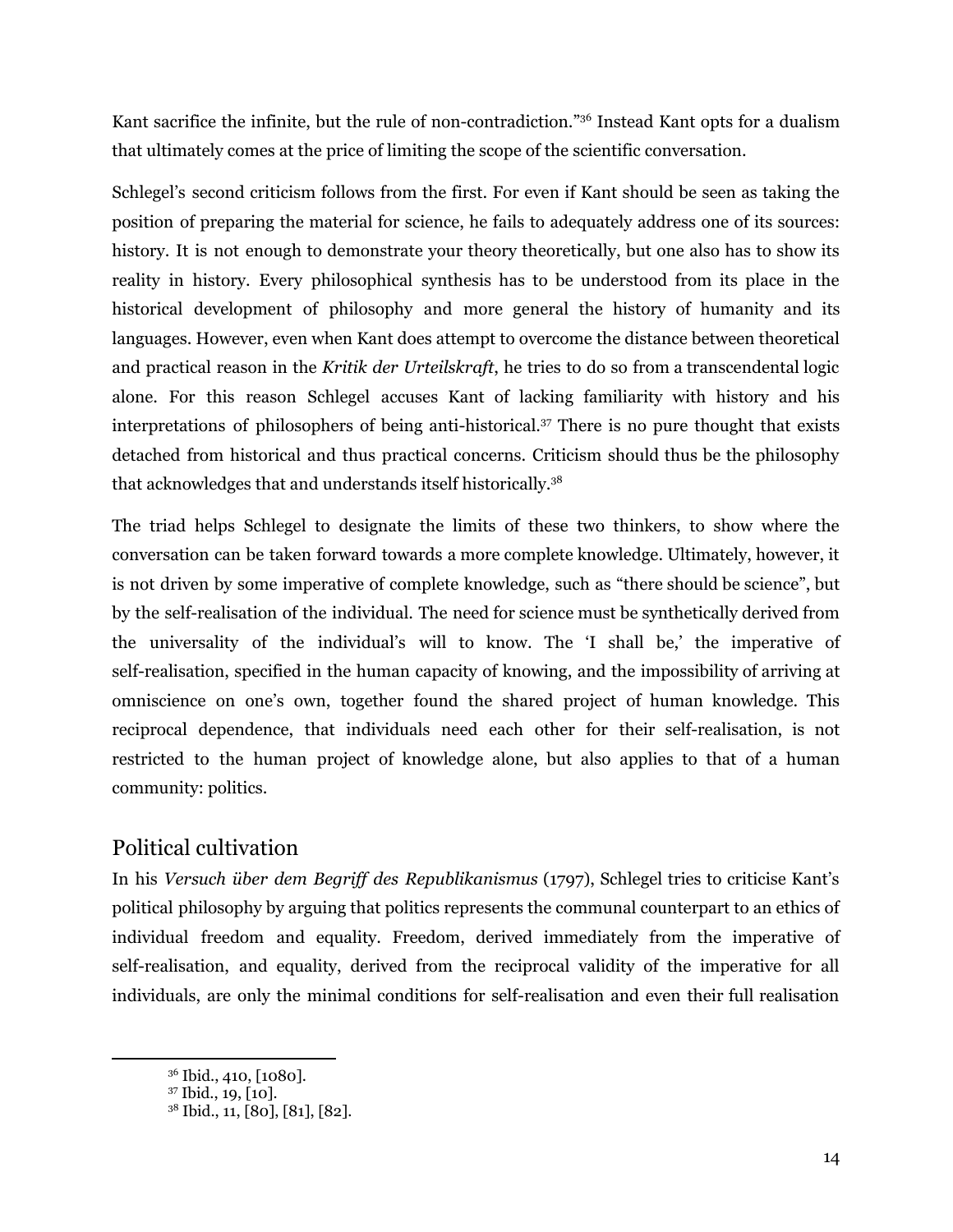demands the communal project of politics. <sup>39</sup> The same emphasis on the reciprocal dependence of communal and individual cultivation, therefore, drives Schlegel's theory of the state. Here, however, the 'I shall be' is not specified in the human capacity for knowing, but in the human capacity for communicating. Realising one's capacity of communication does not result in scientific knowledge, but in the sharing of lives, in other words, in communality.<sup>40</sup> The notion of communality for Schlegel refers to the fraternity of the motto of the French Revolution: liberty, equality and fraternity. 41

This is another way in which Schlegel opposes Kant, who had, in his *Zum ewigen Frieden*, based his rationalist politics on freedom and equality. Kant thereby made his politics subservient to his ethics, from which these values had been derived. He rejected political moralists and only saw the possibility of realising the moral aim of politics through legislation and jurisdiction. <sup>42</sup> Truly moral rulers and politicians would advance beneficial laws and policies that would gradually provide the people with equal duties and rights, necessary to guarantee their freedom and equality and to protect against the ever looming state of nature. Politicians only have to organise the state apparatus in such a way that it will be most beneficial for all subjects to act according to those equal duties and rights, so that even when guided by their self-interest, they will still further the good of the state and its people. Whether this will contribute to moral (or other) cultivation of individuals depends on the individuals themselves. "The problem of the formation of the state, hard as it may sound, is not insoluble, even for a race of devils, granted that they have intelligence. (...) For it deals, not with the moral reformation of mankind, but only with the mechanism of nature." <sup>43</sup> In other words, politics becomes a matter of the technical skill to employ natural drives in the service of the good of the state. The same logic can be applied in international politics, peace can be guaranteed as long as their relations are organised in such a way that the most beneficial option for all states is to keep their peace treaties. 44

For Schlegel the function of politics, developing the human capacity of communication, can never be realised by a monarch or through the technical apparatus of a government, but only realises (or fails to realise) itself through all the different levels of communication between individuals and the communities they form. As such politics has its own intrinsic goal: "Every

<sup>39</sup> Schlegel, "Versuch," *KSA VII*, 12.

<sup>40</sup> Friedrich Schlegel, "Versuch über den Begriff des Republikanismus,"

<sup>41</sup> Ibid., 21-22. *Kritische-Friedrich-Schlegel-Ausgabe bd. VII*, ed. Ernst Behler (Paderborn: Schöningh, 1966), 13-15.

<sup>42</sup> Immanuel Kant, *Perpetual Peace,* trans. M. Campbell Smith, (London: Charles Allen & Unwin ltd., 1903) 161 ff., http://www.gutenberg.org/files/50922/50922-h/50922-h.htm

<sup>43</sup> Ibid., 154-155.

<sup>44</sup> Ibid., 157.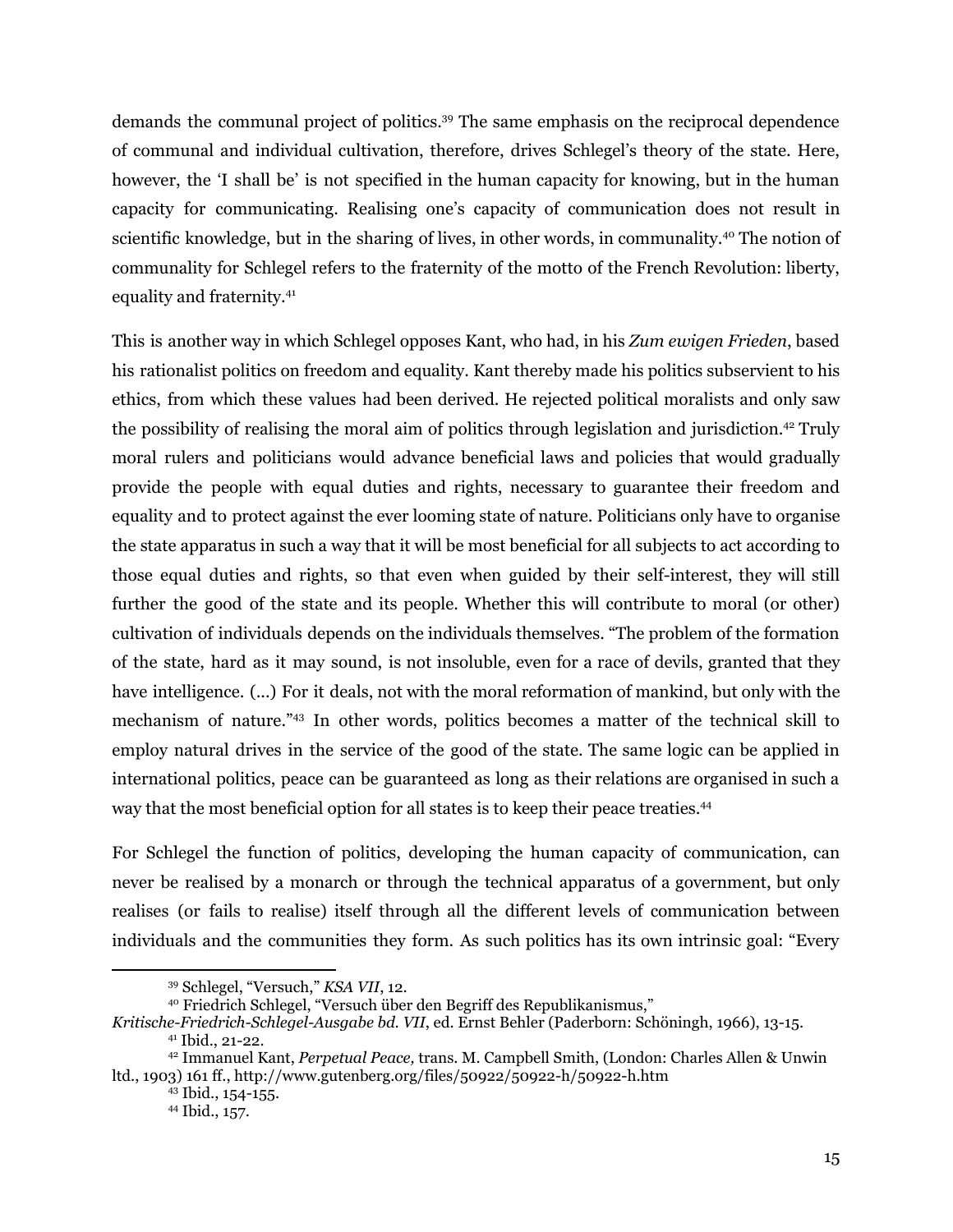human society, whose goal is the community of humanity (as a goal in itself or as the goal of a human society) we call a state."<sup>45</sup> What is usually called politics should reflect this and focus on the cultivation of the capacity of communication and the facilitation of its use. For this reason, the formation of and participation in communities and interaction between distinct communities should be the main goal of the state. As Schlegel writes in notes from 1798: "The goal of politics should be negative - to facilitate as many families and churches as possible; and no less corporations, alliances and states within the state, as in the middle ages." <sup>46</sup> Here the family refers to the smallest unit of human communality, while the church refers to the largest. These middle ages should, however, less be read as referring to a particular historical moment, and more as a reference to Novalis' specific idealised characterisation of this vast period of time in his *Die Christenheit oder Europa*. <sup>47</sup> In this essay, Novalis wanted to provide an image of medieval Europe that could function as a mirror for his own time, showing a Europe that allows for a great diversity of states and communities, united in a spiritual-intellectual culture represented by christianity. That this is more than simple theocratic conservatism is clear from Novalis descriptions of this unity derived from religion, which has a surprisingly tolerant and cosmopolitan character. <sup>48</sup> Schlegel goes along with this reading of the middle ages, because it repeats his own inspiration about differentiation and communality in Greek culture. The Greek had also lived in very differently organised city-states, while at the same time they were united in a shared (though equally pluriform) mythology that allowed them to band together whenever external threats, such as the Persians, demanded it. As this understanding of Greek culture provided him with political inspiration, so might Novalis' reading of the middle ages.

To further characterise this state, formed through the organisation of individual interactions and for the communality of humanity as such, Schlegel describes another triad of historical constitutions to represent the different positions at play in the republican state as he envisions it. This republic should be monarchical, aristocratic and, in contrast to Kant's state, also democratic. Like mysticism, empiricism/eclecticism and scepticism, these three seemingly incompatible constitutions represent positions which combined can guarantee an ongoing dynamic of state formation that is needed for a well functioning republic, progressively realising the freedom, equality and, above all, communality of all individuals. Taken separately every position is a deviation [*Abart*] of politics, since it fails to achieve its goals and represent a form

<sup>45</sup> Ibid., 15.

<sup>46</sup> Schlegel, *KSA XVIII,* 293, [1173].

<sup>47</sup> Novalis, *Die Christenheit oder Europa* (Stuttgart: Reclam, 2010)*.*

<sup>48</sup> Pauline Kleingeld, "Romantic Cosmopolitanism: Novalis's 'Christianity or Europe'," *Journal of the History of Philosophy* vol. 46 no. 2 (2008): 269-284.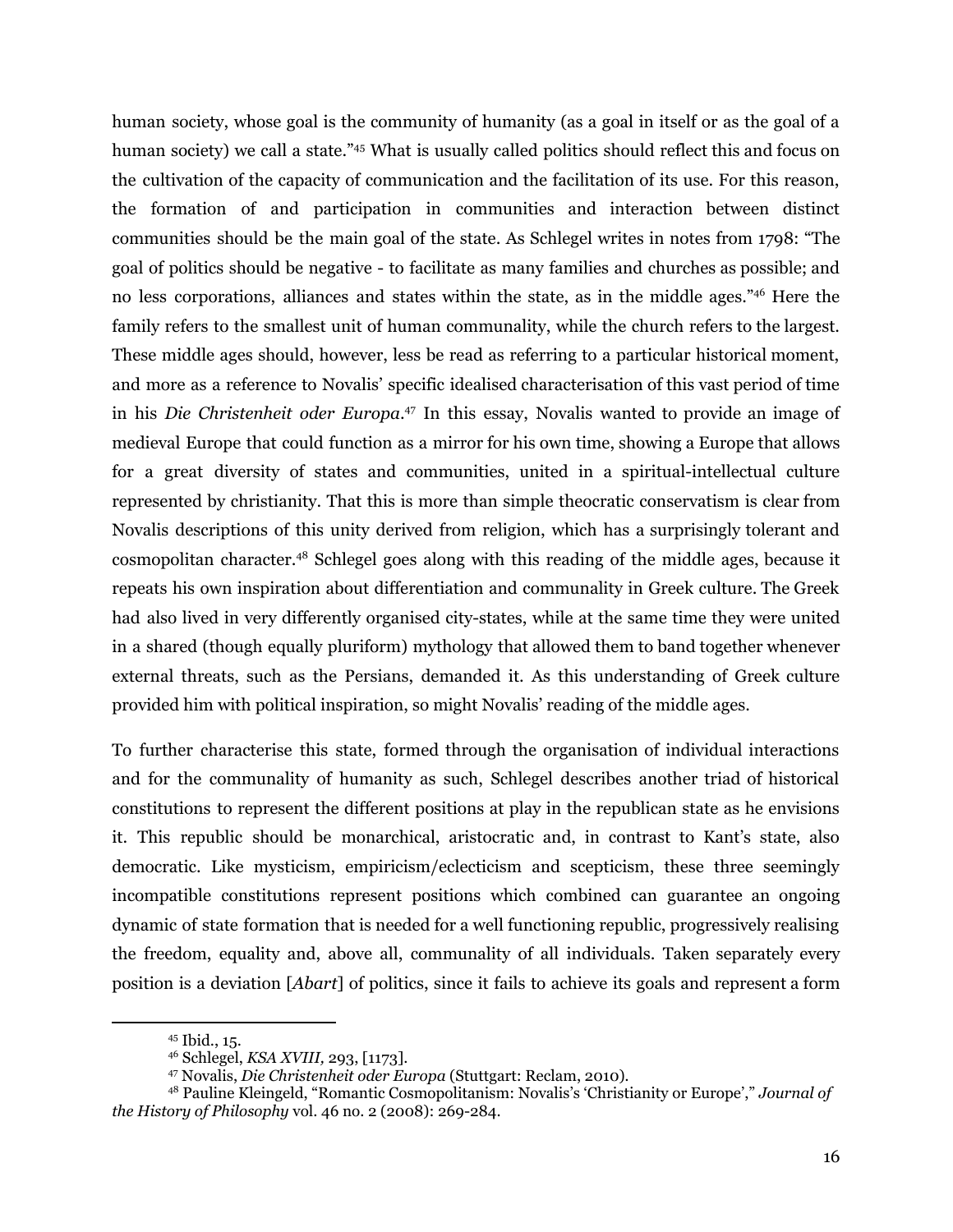of despotism, respectively tyranny, oligarchy and ochlocracy. They consist in the inability to allow internal contradictions to exist as productive forces of continual state development and therefore attempt to arbitrarily fixate the virtual unity of the state by identifying it with its monarch, with an specific yet arbitrary positive property, such as a family, caste of class, or with the resistance against any positive determination of the state, as in mob rule. 49

Together, this triad forms a process of continual unification and diversification by which the development of the state can be understood as a progressive development towards ever greater freedom, equality and communality. In such a process aristocracy represents the necessity of appreciating the cultivation of particular individuals. Every community provides a space in which individuals can cultivate themselves and learn to formulate and dedicate themselves to a communal will. The interaction with other communities then helps them, and thereby the communities, to develop a notion of a general will. This presupposes a degree of ethical development, an understanding that the reciprocity of freedom extends to all individuals and all communities. <sup>50</sup> Schlegel's use of the notion of aristocracy is clearly idiosyncratic. It clarifies that a democratic republic can acknowledge a specific group as providing the best representation of the general will, not on the basis of heredity or some other arbitrary property, but because of the degree that their learning and experience (cultivation) has allowed them familiarity with and an insight into the shared knowledge and lives of the whole community. These individuals, as it were, provide the organised material of politics, their "votes should not only be counted by number, but also by weight."<sup>51</sup> Such an aristocracy can only exist when it is supported by the majority of the people and this support should remain retractable on the basis of the actions of the aristocracy. Like the eclectic and empiricist syntheses, their formulation of the general will should always remain preliminary. For such a political aristocracy to function it therefore needs democracy, active citizens who are also able to cultivate themselves (including ethically<sup>52</sup>) in order to criticise the aristocracy, to keep demanding the interaction between communities and the aristocracy, to point out the limits of their actions and decisions, to foster a healthy scepticism towards the aristocracy and to demand the cultivation of the whole community. Thus Schlegel becomes the first thinker in Germany who explicitly advocates democratic politics as preferable to rational politics, because the general will is better expressed in the wills of a

<sup>49</sup> Schlegel, "Versuch," *KSA VII*, 19.

<sup>50</sup> Ibid., 17.

<sup>51</sup>

 $52$  Schlegel makes a particular point of the need for ethical cultivation for political renewal in his review of Condorcet's *Esprit.*

Schlegel, "Über Esquisse d'un tableau historique des progrès de l'esprit humain," *KSA VII*, 5.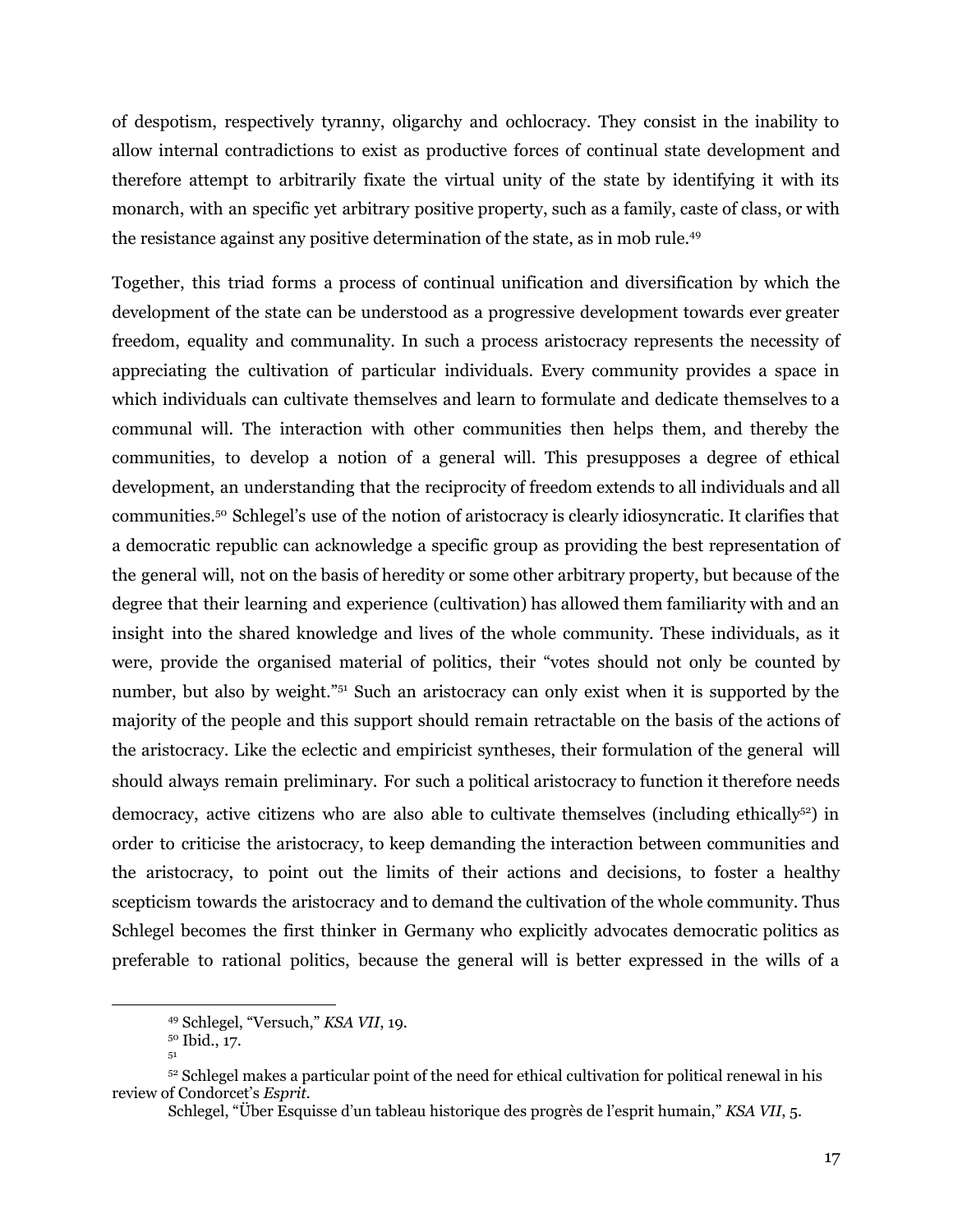self-critical majority, than in any rational formulation of the common good. Schlegel also provides the concept of monarchism with an idiosyncratic meaning. It does not refer to the idea of a state being ruled by a single individual, which would not actually be politics in Schlegel's sense of the word. Just as mysticism, monarchism (from the Greek *μονοσ* (solitary) and *αρχη* (origin, first, ruler)) represents first of all a virtual affirmation of the original unity of the state, with all its internal diversity and contradictions, and simultaneously represents the goal of the state to be realised concretely through aristocracy and democracy. Instead of referring to 'ruling by the will of a single individual', monarchism is used to refer to the representation of the state as an individual, as having a single, but composed (general) will, polemically determined between individuals and the communities they form. 53

Schlegel acknowledges that in almost all historical constitutions some form of despotism has preceded the republican form of state. There are even times when some form of despotism might be politically necessary, for example when it seems the only way to preserve the safety of the community during a political crisis, as was the reason for the institutionalisation of dictatorship in roman law or can be the reason for a rebellion. Although necessary, these forms must be at all times understood as an interruption of the republic, never as its continuation. They are therefore only politically acceptable if they also work on their own abolishment, to resolve the crisis in order to return to republicanism.

In contrast to Kant's emphasis on individual morality, the examples above show that Schlegel wants to be able to learn from historical examples of political constitutions, such as the Athenean democracy, the Roman republics and even the complex constellations of medieval Europe, such as the Hanze and other forms of guilds. <sup>54</sup> These examples can guide the cultivation of communities, since they are earlier experiments of communality and have contributed to the development of the ideals of freedom, equality and communality. The breath of the polemical exchanges within society should always be informed by the diverse examples from experience, literature and the history of human communities.

The ideal of communality, which Schlegel emphasised in criticism of Kant, points beyond these historical examples and cannot but evoke the idea of the community of all of humanity, as science points towards omniscience. It is not something outside humanity that necessitates

<sup>53</sup> Schlegel, "Versuch," *KSA II*, 16.

<sup>54</sup> As Marmasse has observed as well: "*Schlegel, à l'opposé* [de Kant]*, s'intéresse aux formes de la république dans leur diversité historique et dans leurs degrés variables de conformité à l'idéal. En outre, il admet l'impossibilité de principe de réaliser parfaitement l'idéal.*"

Marmasse, "Le jeune Friedrich Schlegel," in *Revue de métaphysique*, 561.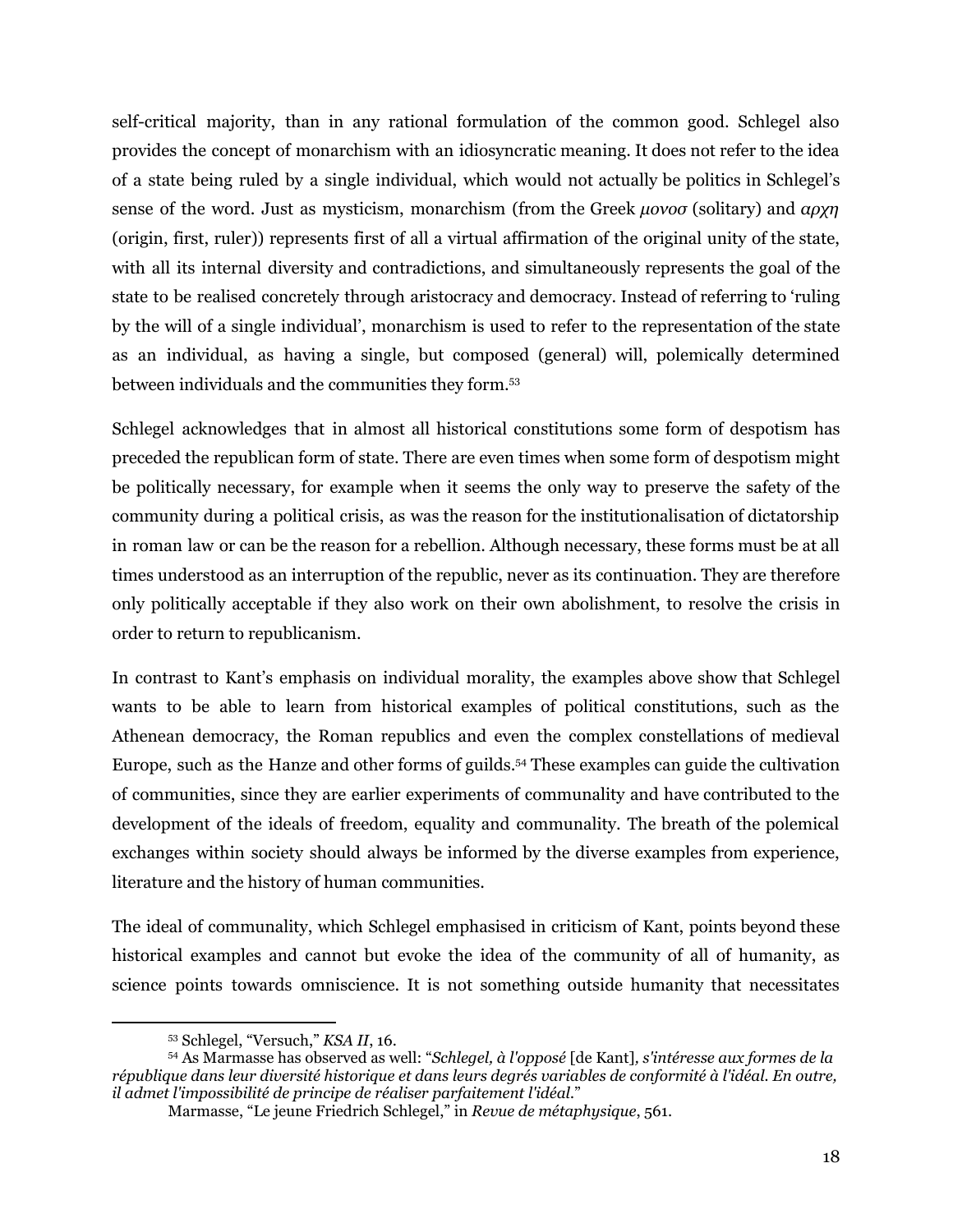world peace, nor is it achieved through technical skill, but it is from within humanity itself, from its capacity of communication, that the necessity of the community of all of humanity, in other words of world peace, should be developed. For this to be realised Schlegel sees the need for a growing community of republican states, joining together into a federation towards a universal republicanism. <sup>55</sup> Thus, the community of humanity, which already forms the virtual basis of every human community, can be brought about politically.

Just as science, politics is not founded on the political imperative, 'there should be human community,' but derived from the imperative of self-realisation. As individuals want to share their lives, realise their capacity for communication, they will interact with others, and if these others follow the same imperative they communally give rise to the political imperative, which has its realisation in the state (and ultimately global) community. The development of the human community is therefore grounded in the cultivation of individuals and communities that allow all individuals to follow this imperative and maybe even evoke it.

At the same time, however, it is clear that not all individuals develop these capacities in the same way and to the same degree, determining different ways and levels of participation in this community. These differences can, however, not be determined in advance of their cultivation and actual interaction with the community, referring to hereditary classes or positions, nor in religious or political opinions. As Schlegel gives his readers to think about: "we do not know what a human being is, until we understand from the essence of humanity, why there are human beings that have a sense for meaning [*Sinn*] and spirit [*Geist*], and others who lack them." <sup>56</sup> The notion of self-cultivation and individuality is therefore crucial to properly understanding the communal projects of humanity as outlined above.

#### Individual cultivation

Schlegel's understanding of what it means to be an individual is analogous to his understanding of the communal projects described above. Just as these developed through a polemic of different theories and communities the individual too needs an internal diversity to cultivate himself, as Novalis puts it: "Every human is a small community."<sup>57</sup> Through developing different perspectives on the world the individual becomes capable of having an internal polemic about new experiences it encounters and of developing its own position. This allows the individual to

<sup>55</sup> Schlegel, "Versuch," *KSA VII*, 22.

<sup>56</sup> Schlegel, "Die Ideen," *KSA II*, 261, [51].

<sup>57</sup> Novalis, "Blüthenstaub," *Novalis Schriften, Die Werke Friedrich von Hardenbergs, bd. 2* (Stuttgart: Kohlhammer, 1965), 431, [44].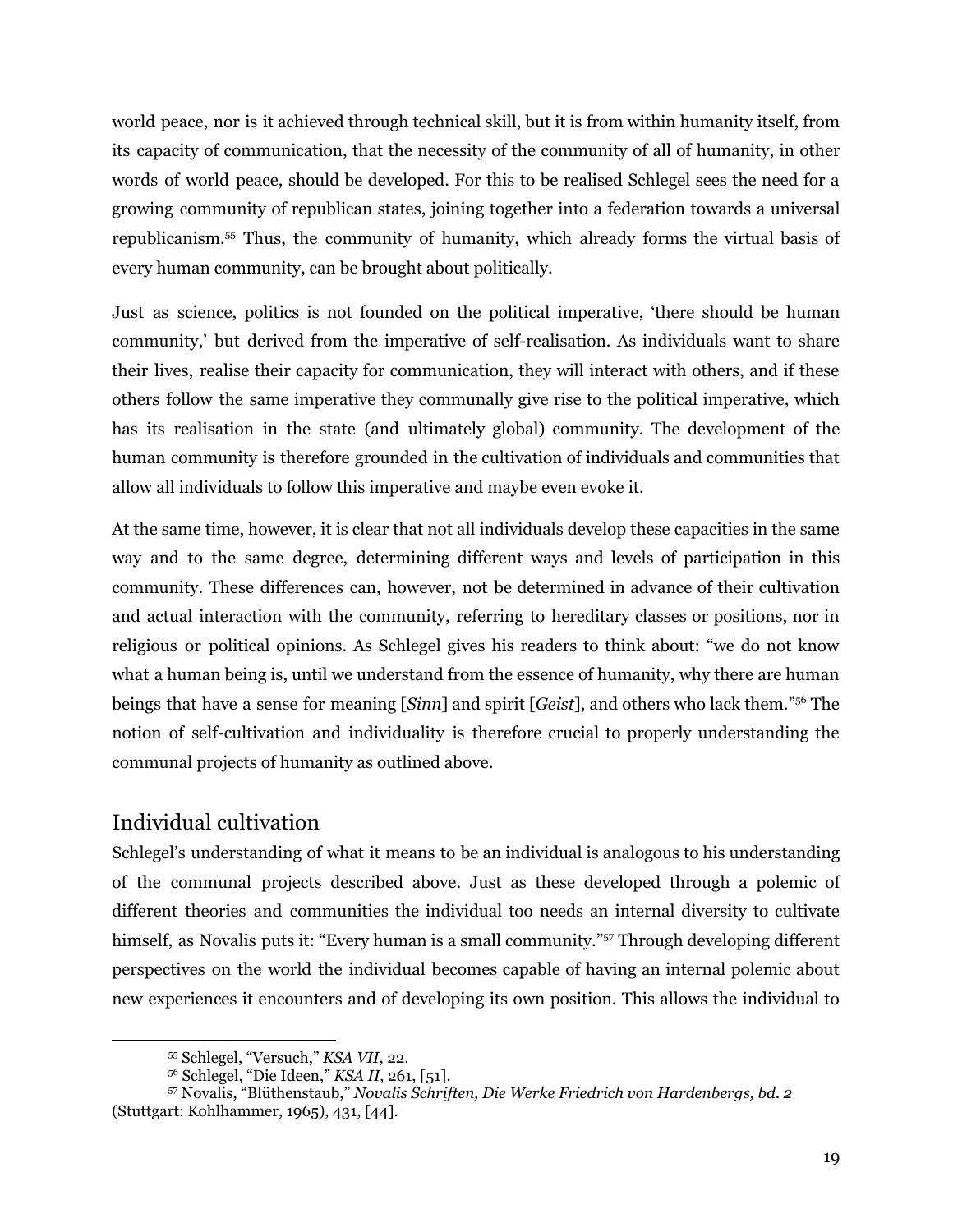escape a simple causally determined life, both in action and in thought, for the internal multiplicity mediates this development by taking it up into an internal conversation between its different perspectives. Thus, for Schlegel, the ideal individual is always a critic, who "ruminates and shall therefore have more than one stomach." <sup>58</sup> This positioning, however, does not only mean that the individual forms an opinion, but gives form to its own life according to the experiences it has and the internal conversion by which it understands them. This also means that Schlegel expects a high level of self-awareness from the individual, allowing it to enjoy its own process of self-formation. "Elegance," Schlegel writes in the same set of fragments, "is the right life; sensuality [*Sinnlichkeit*] which views itself and forms itself," <sup>59</sup> and in the *Athenaeum Fragments*: "Sense which views itself becomes spirit, spirit is internal sociability." <sup>60</sup> Rather than mere theoretical perspectives, these perspectives make up the individual's way of being in and experiencing the world. Only when the individual develops a multiplicity of being in and experiencing the world does it become capable of cultivating itself in this way.

To describe this self-cultivation, Schlegel again turns to the triad, whose positions are here described as self-creation [*Selbstschöpfung*], organising the material of individuality, self-negation [*Selbstvernichtung*], doubting and critically examining this organisation, and self-delineation [*Selbstbeschränkung*], affirming the virtual unity of the individual as composed of this multiplicity. Just as in the earlier formulations the individual positions can separately be understood as failures to be an individual, while together forming the dynamic of self-cultivation. Self-creation does not, as Kierkegaard seems to have thought,<sup>61</sup> refer to a position in which the self could somehow be its own ground, create itself, as if out of nothing. In contrast, Schlegel associates self-creation with discovery and enthusiasm, it represents a being exposed to and absorbed by something, which completely determines the sense one can make of his own individuality and the world one lives in. Rather than describing a creation *by* an individual, it refers to the externally originating creation *of* an individual. An individual that would restrict itself to self-creation would continually lose itself in his objects of interest. One moment it would, for example, develop a sense for Plato's *Symposium* and see itself and the

<sup>58</sup> Schlegel, "Lyceums-Fragmente," *KSA II*, 149, [27].

<sup>59</sup> Ibid., 149, [29].

<sup>60</sup> Schlegel, "Athenäums-Fragmente," *KSA II*, 225, [339].

<sup>61</sup> "*This collapsing into an esthetic stupefaction that actually comes out in the whole of Lucinde* asa sian of what it is to live poetically and, as it lulls the deeper I into a somnambulant state, gives the *arbitrary I free rein in ironic self-satisfaction.*" "*By starting from the freedom and the constitutive* authority of the I, one does not arrive at a still higher spirituality but comes only to sensuousness (...) *and thereby falls under the laws of the flesh and of drives.*"

Søren Kierkegaard, *The Concept of Irony, with Continual Reference to Socrates* (\*Princeton: Princeton University Press, 1989), 295-296 & 301.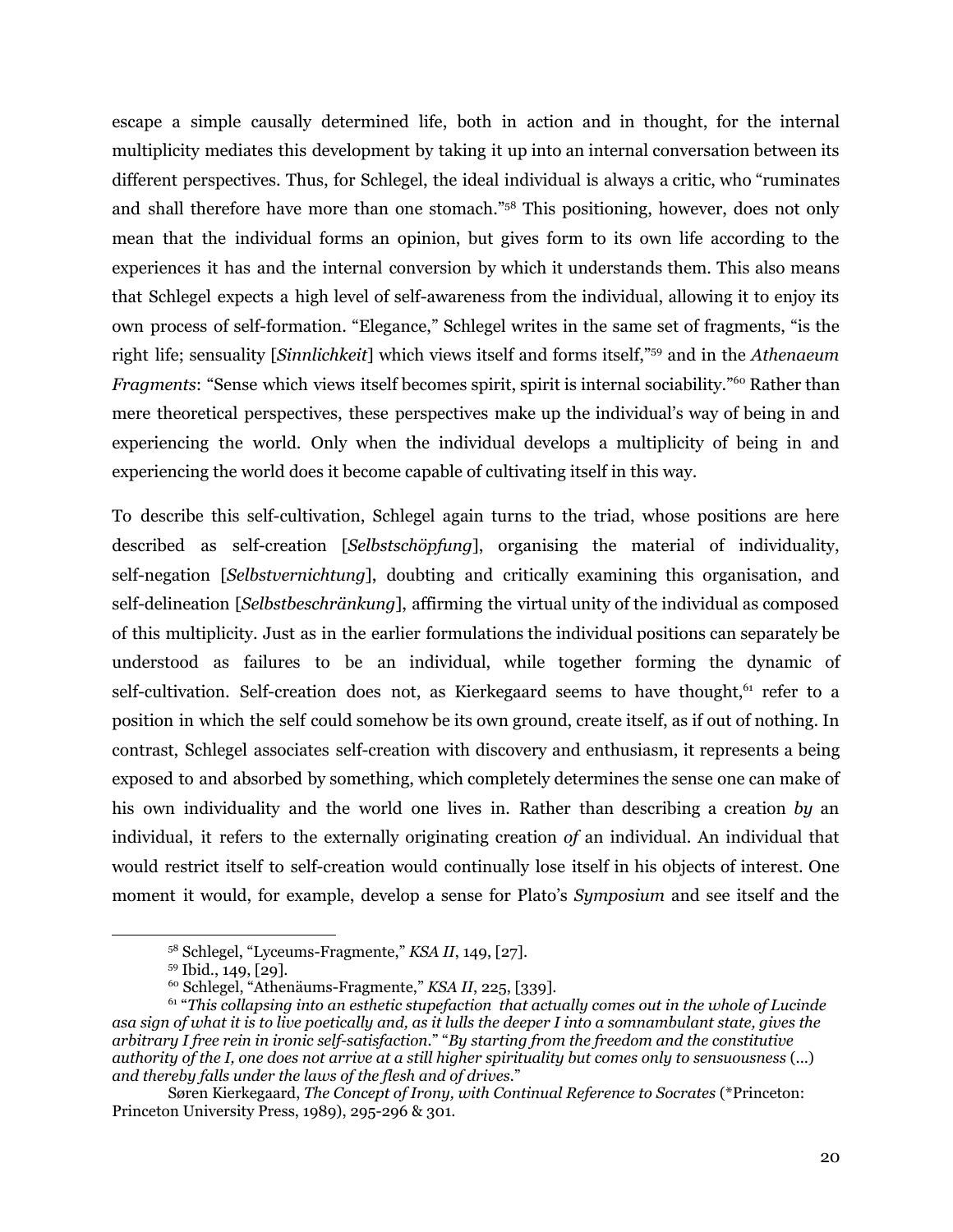world as totally explained by it, while another moment it seems only fully grasped through the French Revolution and the next totally determined by its love for its lover, without developing any persisting perspectives, in other words without cultivating itself. Within the triad, however, this sensibility for experiences that might inspire new perspectives is crucial as providing the positive building blocks, the material of individuality. The position of self-negation, in contrast, holds on to its independence through separation. It separates the perspective of Plato's Symposium, the French Revolution and the love for its lover as distinct, and concludes that none of them define the individual, thereby it evades being defined by any perspective. Such a position, on its own, provides as little opportunity for cultivation as the former. A fitting example of both can be found in the *Critical Fragments*, when Schlegel speaks of the difference between Cynical and Sapphic poetry. The poems of Sappho are expressions of an intimate interaction with and adoration of the lover, which is its only subject and perspective. In contrast, the cynic searches for independence and speaks of all human affairs with the same disdain and message of freedom by separation. Both positions lack a way of allowing self-difference, of taking part without losing a sense of self. This is what Schlegel introduces with the third position of self-delineation, which, like mysticism and monarchism, virtually affirms the unity within which senses and separations can develop into an internal polemical conversation. At some point a one-dimensional identification becomes an active exclusion of exposure and hindrance to development. It becomes necessary to draw a new, wider line, creating the space within which different senses can be cultivated, introducing the ideal of harmonious development from different perspectives. And yet, on its own self-delineation can also be a mere failure of individuality, when it remains a virtual gesture. Such an abstracted individual defines itself as a composed totality of senses and perspectives in theory, but does not cultivate any new sensibilities in practice, nor identifies the distinct perspectives they may provide. The formal claim to unity in diversity, self-delineation, has to be realised in a dynamic of continual self-creation and self-negation, just as the individual can say that it is free, but this freedom is a mere formality as long as his actions remain determined by his surroundings, "for wherever one does not limit himself, he will be limited by the world." 62

This cultivation of internal sociability, however, cannot happen in isolation. Individuality too learns through example and experiment, the example of other individuals and experiment with one's own individuality in interaction with equals. The primary context in which the individual cultivates himself is through coherently presenting his own position to equals, that is, friendship. Friendship, for Schlegel, is not like-minded people sharing their likeness, as some

<sup>62</sup> Schlegel, "Lyceums-Fragmente," *KSA II*, 151, [37].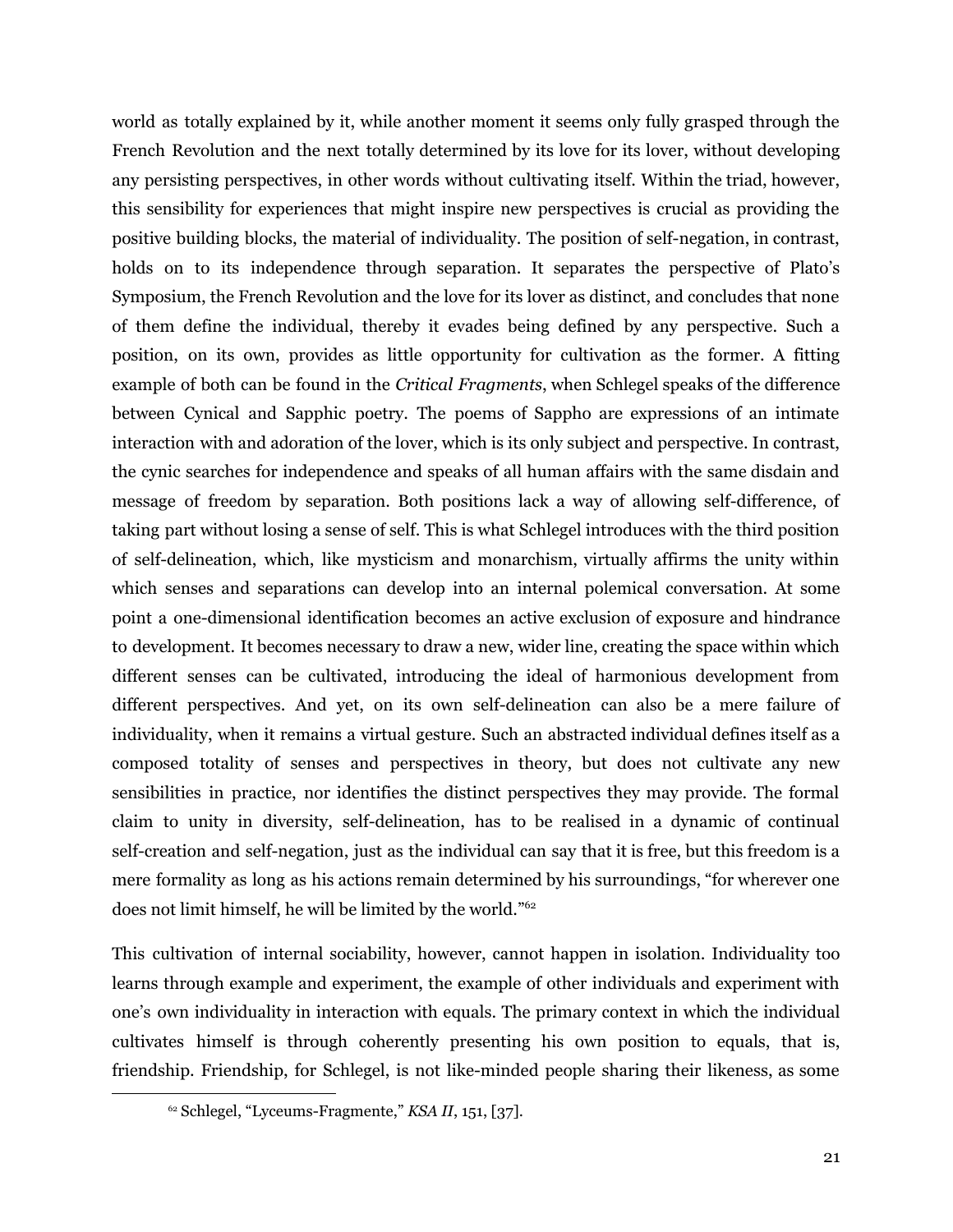families, dogmatic communities or even love affairs may be, but the harmonious coexistence and exchange between equals who take different positions, in other words, a community of individuals. <sup>63</sup> This harmony allowing for differences creates the space where one learns what it means to be an individual: "Friendship could be thought of as the school of independence. It is more than love." <sup>64</sup> The imperative of self-realisation, '*I shall be*,' thus immediately evokes what is beyond the individual: the social level or friendship, '*I shall relate to others as others*.' The individual as a small community demands a comm-unity of perspectives both within and between individuals and thereby already points towards the cultivation of the communal projects, as described in science and politics.

However, if on the one hand communality is based on the interaction between individuals, while on the other individuality is based on the interaction in a community of others, how can the individual and the community arise? If both exist in the communication (unity) of difference, who guarantees the communication? Here the urgency of the progressive aesthetic of Schlegel becomes clear. It is presupposed in each given conceptualisation of cultivation and it is impossible to form individuality or community without this communication of difference. Thus, the aesthetic assignment Schlegel sets himself in his works and in *the Atheneum*, to create a space of critical exchange of ideas and perceptions and to convey the demand of self-cultivation, can be derived from the conceptualisation of cultivation. The way in which this can be done remains more ambiguous. The next part will first look at how Schlegel writes about what has here consistently been called aesthetics and then turn to how his works attempt to promote this aesthetic, which is through irony.

# 3.Conditions of cultivation: aesthetics and irony

### Aesthetics and art

Schlegel's early writings all try to find ways to convey this progressive aesthetic, this way of approaching, experiencing and valuing the world that promotes interaction between difference and freedom for self-cultivation. This is expressed, for example, in his preference for the already popular notion of criticism and his opposition to giving a blueprint of the ideal philosophical theory or explicating what should be taught in rational enlightened education. The whole

<sup>63</sup> Schlegel, *KSA XVIII*, 69, [486].

See also Schlegel, *KSA XVIII*, 26, [86] & 28, [111].

<sup>64</sup> Ibid., 216, [257].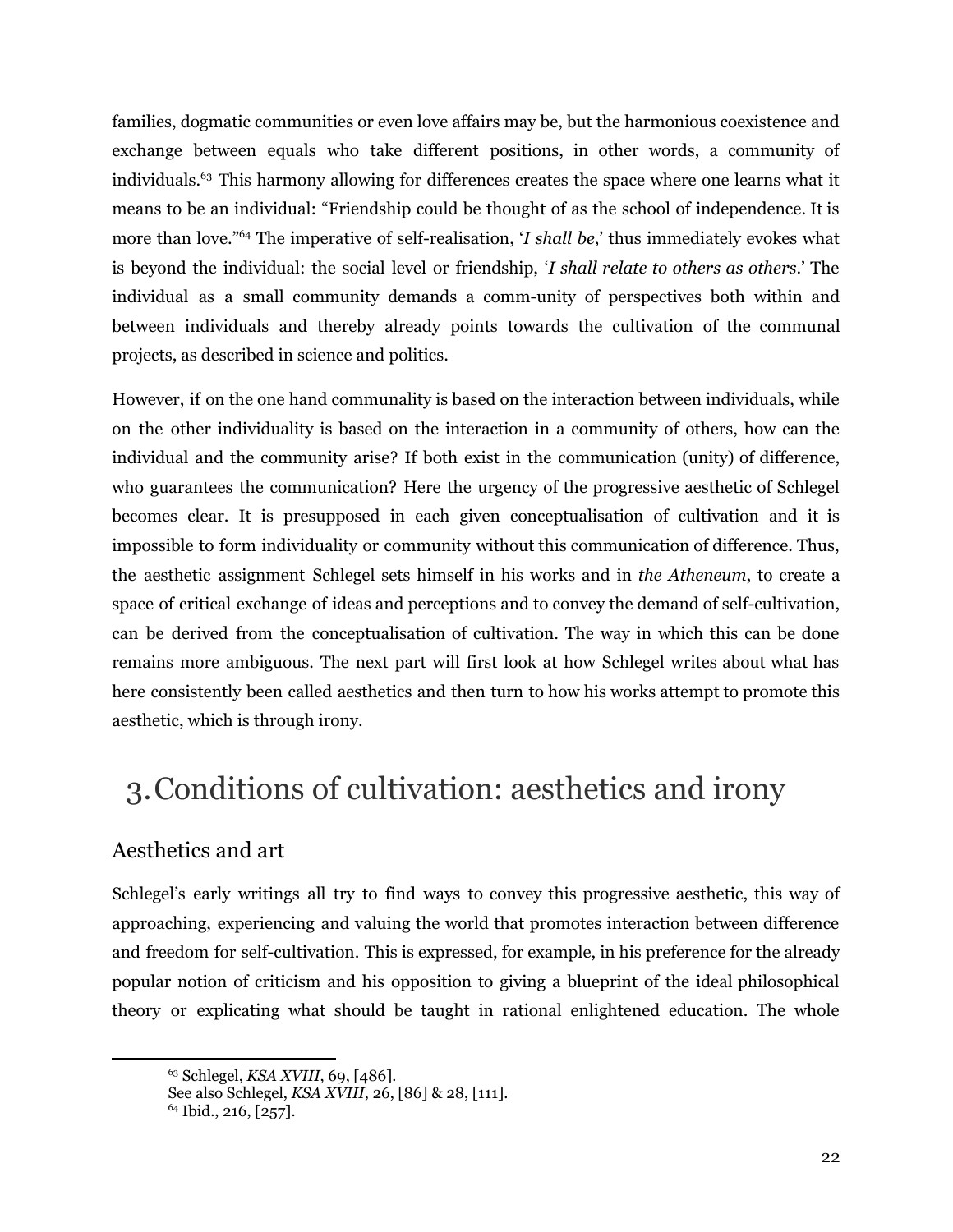Athenaeum project (and especially Schlegel's writings) can be seen as experiments in what forms of writing best contribute to the aesthetic among their readers: explicitly encouraging opposing perspectives within the same journal, 65 trying out collective writing, approaching important writers through characteristics that present their individuality through the contradicting inspirations they embody, developing philosophical positions through fragments or even in the form of a conversation between friends, and, of course, the use of irony. They were experiments in ways to present positions in such a way that they may evoke their readers to not only increase their knowledge, but also awaken an investigative attitude, join the conversation, developing and introducing their own preliminary ideas and principles. The experiments with the form of writing should be seen as the artistic side of *the Athenaeum*, not that they turn the journal into a beautiful object to be pondered upon because of its beauty and hung in a gallery, but because they make it promote its own aesthetic in contrast to any other.

Up to this point, aesthetics has been used to refer to a way of approaching, experiencing and valuing the world, suggesting that there are different ways to do so, expressed in different works of art and forms of life. Such a notion of aesthetics did not exist in Schegel's time. Aesthetics meant, and can still be used as meaning, the science of sensation, which studied the nature of beauty as it is experienced and expressed by human beings. From the rationalist perspectives of his time, this meant that there could only be one aesthetic, whose principles were to be derived from a rational deduction of beauty and should account for all of reality. When Schlegel still uses the term in his earliest works on the history of art, such as his study on Greek poetry (1797), he already points out that the contemporary aesthetics was a chaos of different standards and perspectives, without rigorous method, let alone valid and widely shared results. <sup>66</sup> Furthermore, he already claims that what is commonly called art, which he calls the presentative art [*darstellende Kunst*], should itself not be reduced to the beautiful, but just as much strive for the truth and the good. <sup>67</sup> And thus, Schlegel afterwards no longer speaks of aesthetics, only returning to the concept a couple of times to criticise it. As he explains in his *Kritische Fragmente*, published later in the same year as the study on Greek poetry: "Aesthetic, with the meaning that has been invented in Germany and as it is being used in Germany, is a word that, as one knows, betrays both a complete ignorance about the intended subject and the intended language. Why is it still being used?"<sup>68</sup>

<sup>65</sup> Friedrich and August Wilhelm Schlegel, "Vorerinnerung," in *Das Athenaeum bd. 1 st. 1* (Berling: Friedrich Vieweg, 1798), III-IV. Accessed via:

http://objects.library.uu.nl/reader/index.php?obj=1874-44783&lan=nl.

<sup>66</sup> Schlegel, "Griechischen Poesie," *KSA I*, 221.

<sup>67</sup> Ibid., 242 (footnote 3).

<sup>68</sup> Schlegel, "Lyceums-Fragmente," *KSA II*, 151, [40].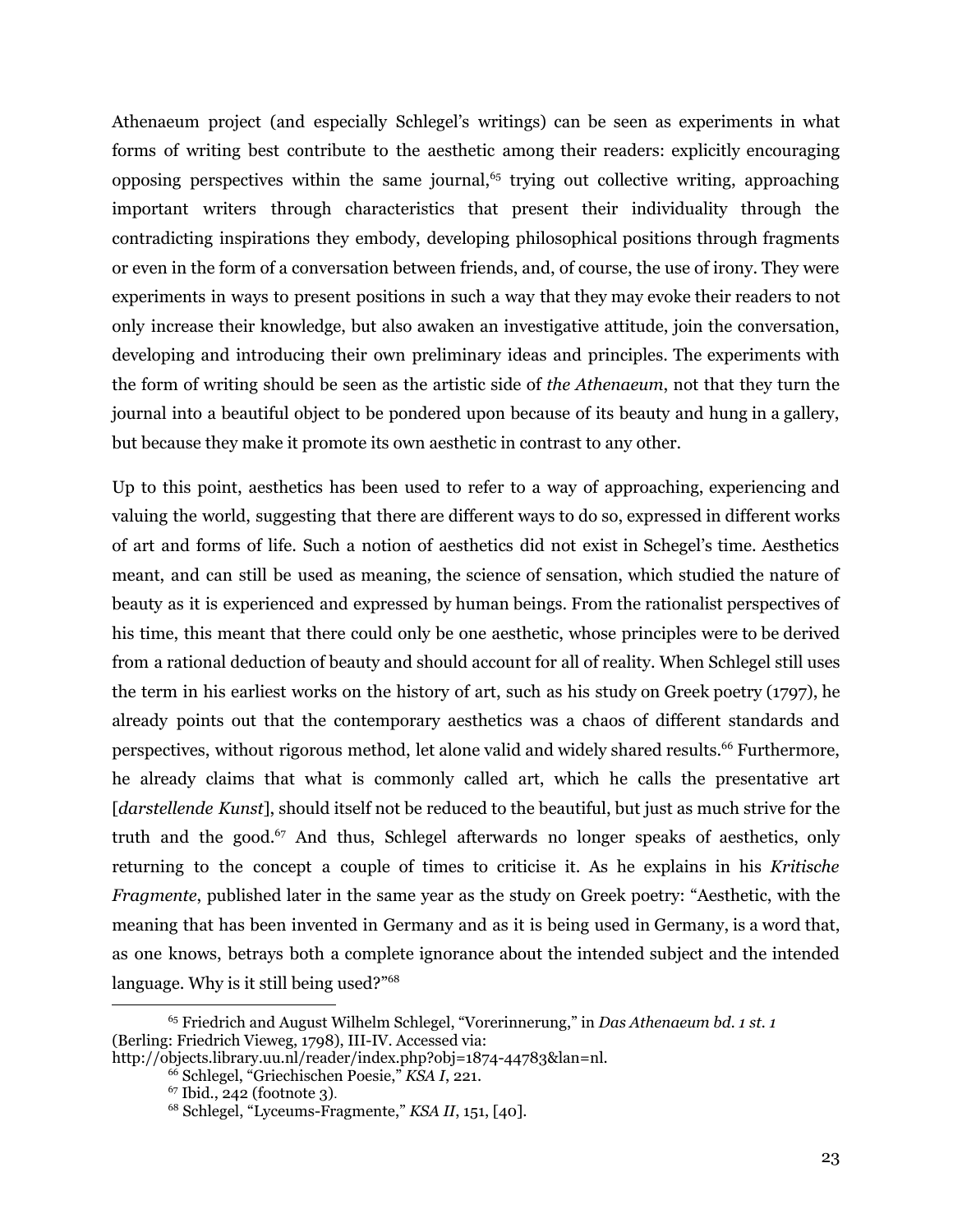The 'invented' and 'being used' refer to two major aesthetic systems of his time. First, there is the rationalist aesthetics, 'invented in Germany' by Alexander Gottlieb Baumgarten, <sup>69</sup> which was foundationalist and sought to describe a system of beauty, in which sensations and their causes could be categorised, leading to the perfection of form towards the idea of beauty, analogous to logic providing the perfection of content towards the idea of truth.<sup>70</sup> It thus suggested an absolute subject position and objective measure of beauty, which contradicted Schlegel's conception of dynamic thought, and thereby the historicity of art, in short, the whole project of the cultivation of humanity. Second, there is the critical aesthetics, under influence of Kantian philosophy, which was 'being used in germany' <sup>71</sup> and had a whole other problem. Schiller's *Letters on the aesthetic education of mankind* (1795) is its most influential example. In it, Schiller argues that aesthetic education is the crucial condition enabling individuals to live their lives morally. As such, beauty has a role to play in reality, namely to compensate for the daily experiences of people. There should be beauty that is stimulating and energising for those whose daily activities are mainly intellectual, while there is also need for beauty that is soothing and comforting, for those whose activities are mainly physical. <sup>72</sup> As such, art can provide a balance to bring about harmonious individuals, not as something intervening in, but complementing the world. The most complete works of art, for Schiller, detach themselves from reality, to reach a condition of free play in which alone it is possible to make something that is beautiful in itself. In this "aesthetic condition" it becomes possible to create something that does not appear to humans outside of art, namely a harmony between what is beautiful and what is moral.<sup>73</sup> And thus, art provides the experience of freedom and bliss needed for an individual to conform to the moral law only by not participating in reality.

Although such an ideal point of departure, similar to what has above been called the unconditioned, could fit Schlegel's approach to art, the separation between reality and the virtual playfulness of art is for him unacceptable. First of all, because of what Schlegel means by art: "art is the potentiality of form and science the potentiality for content; any absolute philosophy needs both." <sup>74</sup> Art is about experimenting with the possibilities of form, be it the form of politics, scientific research, works of art or individual lives, and so, Schlegel can speak of

<sup>69</sup> Schlegel, "griechische Poesie," *KSA I*, 364.

<sup>70</sup> Paul Guyer, "18th Century German Aesthetics," in *The Stanford Encyclopedia of Philosophy (Fall 2020 Edition)*, ed. Edward N. Zalta, https://plato.stanford.edu/entries/aesthetics-18th-german.

<sup>71</sup> Schlegel, "griechische Poesie," *KSA I*, 364.

<sup>72</sup> Friedrich Schiller, "Über die ästhetische Erziehung des Menschen in einer Reihe von Briefen" *Sämtliche Werke bd. 5* (München: Hansen, 1962), 620-621.

<sup>73</sup> Ibid., 637-643.

<sup>74</sup> Schlegel, *KSA XVIII*, 106, [924].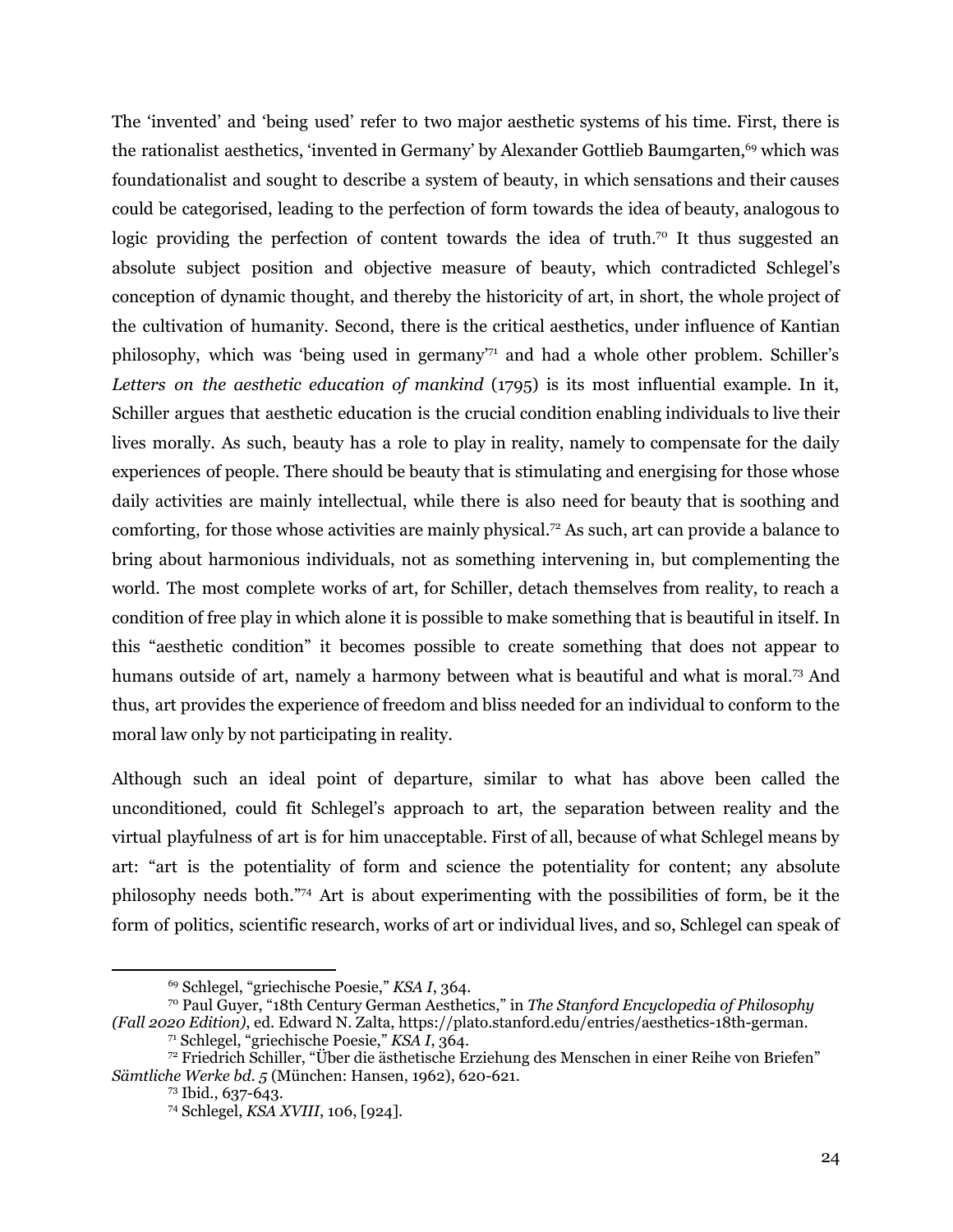experimental scientists as artists, <sup>75</sup> of the creation of an ordered world as the artwork of philosophers,<sup>76</sup> of moral art and political art,<sup>77</sup> of religion as the nameless art<sup>78</sup> and, of course, of the art of life. <sup>79</sup> It is a recognition that all these elements have their historically developed form, that these forms can change and thus intervene in the world they bring forth. Art, in this broad sense, comes to denote that which is artificial, which is not organised by nature, but by humanity or its individuals, the human world.<sup>80</sup> Art is thus by definition an intervention in reality, like those booklets mentioned earlier, that altered the direction of human history, not something separate from it to complement the individual's need for beauty. In the mythological metaphor, which he takes from Greek mythology and returns to throughout his work, it is the chaos that needs to give birth to an ordered world, but what that world is and whether it will be brought about is not predetermined.

If this is the case, the projects described above by the triads, both individual and communal, and the experimentation with forms in *the Athenaeum* are also artistic projects, since they all describe such processes of giving form and express a particular aesthetic. Every triad eventually turned into creative experimentation and polemic interaction through which the cultivation of humanity is determined. The study of these processes loses its meaning as soon as it is understood prescriptively, as rules that can be followed. <sup>81</sup> The project of aesthetics as the attempt to determine what beauty is, to find a set of principles by which to judge art and to guide artists towards formal perfection, simply cannot exist within Schlegel's project, and thus his rejection of aesthetics makes sense.

To Schlegel's own question why German philosophers keep using the notion of aesthetics, the question could be added why it is still being used so often in secondary literature on Schlegel. Using the notion of aesthetics, while Schlegel does not, can easily lead to the idea of a rational objective measure of beauty or, more likely in the present use of the term, an isolation of art as a separate realm with its own intrinsic value, art for art's sake. Schlegel agrees with neither of these claims. To take up aesthetics can and is in this article even expected to be fruitful, but only through using the anachronistic definition of aesthetics as a way of approaching, experiencing and valuing the world. Schlegel himself hints at the possibility of a different understanding of aesthetics, when he speaks of "sophistic aesthetics", suggesting that something as a socratic

<sup>75</sup> Schlegel, "Athenäums-Fragmente," *KSA II*, 236, [381].

<sup>76</sup> Ibid., 192, [168].

<sup>77</sup> Schlegel, "griechischen Poesie,"*KSA I*, 242 (footnote 3).

<sup>78</sup> E.g. Schlegel, "Athenäums-Fragmente," *KSA II*, 225-226, [339].

<sup>79</sup> E.g. Ibid., 201, [225]. & Schlegel, "Ideeën," *KSA II*, 264, [89].

<sup>80</sup> Schlegel, "griechischen Poesie," *KSA I*, 242 (footnote 3).

<sup>81</sup> Schlegel, "Athenäums-Fragmente," *KSA II*, 177, [82].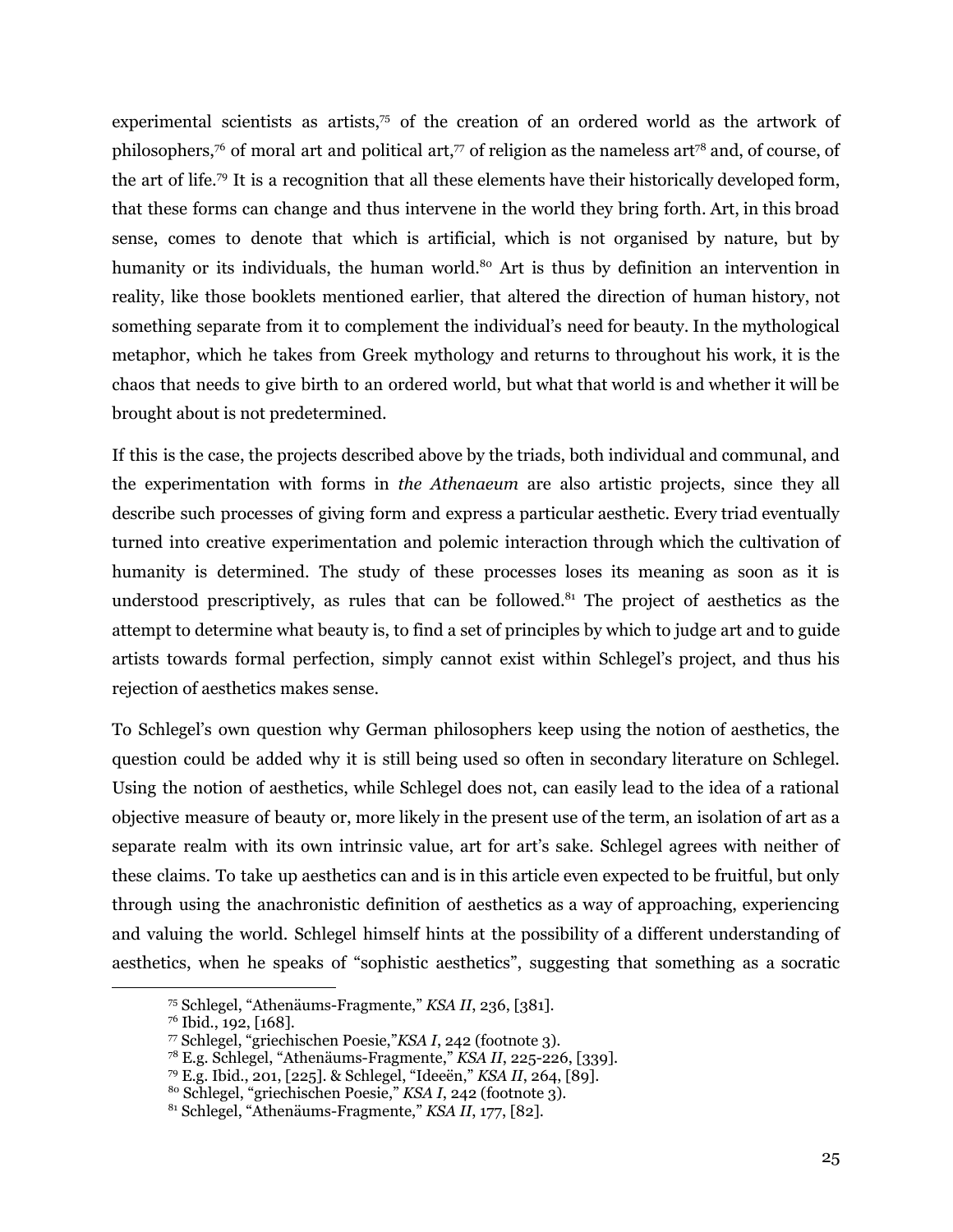aesthetics (something more polemically oriented and in opposition to the sophists) might exist: "The fundamental mistake of sophistic aesthetics is that it takes beauty to just be a given object, a psychological phenomenon. Beauty is not just the empty thought of something that should be created, but at the same time the issue [of creation] itself, an original mode of action of the human spirit; not just a necessary fiction, but also a factuality, that is an eternal transcendental factuality."<sup>82</sup> Speaking of Schlegel's aesthetics would, therefore, need a clear introduction of how the term is intended to be used and, to counter the present and Schlegel's own contemporary linguistic habits, a disclaimer that what is at play is not merely artistic objects, but the creative activity of human individuals, the way individualities form themselves and, cooperatively, the world. Whenever this disclaimer is absent, as it is in much of the secondary literature, the focus on aesthetics and the appreciation of beauty is a misleading reading of Schlegel's work.

Most devastating, in this respect, has been Friedrich Wilhelm Joseph Schelling's work between 1800 and 1809. Schelling had left the Jena group at the end of *the Athenaeum* period to pursue his own system. Friedrich Schlegel, however, became more and more convinced that Schelling's contribution to philosophy was restricted to copying other people's thoughts without clearly mentioning them, especially those of Fichte, his brother August Wilhelm and himself. Because Schelling works out many of the themes already introduced in *the Athenaeum*, he is now often understood as providing a philosophical system for the thought of early romanticism. At first instance, Schlegel's accusations that Schelling was stealing the ideas of him and his brother supports this interpretation. Schelling's works are clearly more organised than the writings from the Schlegel brothers in *the Athenaeum*, so if they convey the same ideas they might seem to be an improvement. However, in the same letters in which Friedrich Schlegel accuses Schelling, he also calls Schelling's philosophy pathetic and his disgust is specified with regard to two elements. First, in his rejection of the "academic stiffness" in which Schelling has forced the ideas of *the Athenaeum* and, second, in ascribing Schelling's interest in him and his brother as guided by "a great urge to be able to ramble about art." <sup>83</sup> Schlegel does at times remain unclear about the way in which he uses the term 'art', he never defines it and often takes examples from the history of presentative art, even several times speaking of a realm of art as if this might be something separate from the rest of the world. Schelling, however, takes this ambiguity in a direction opposite to Schlegel's intentions. He is very clear about what he means by art, and it is

 $82$  Ibid., 209, [256].

<sup>83</sup> Schlegel, "Friedrich von Schlegel an August Wilhelm von Schlegel, 26.03.1804," *Krisenjahre*, https://august-wilhelm-schlegel.de/version-10-20/briefid/31.

Schlegel, "Friedrich von Schlegel an August Wilhelm von Schlegel, 24.02.1808," *Krisenjahre*, https://august-wilhelm-schlegel.de/version-10-20/briefid/202.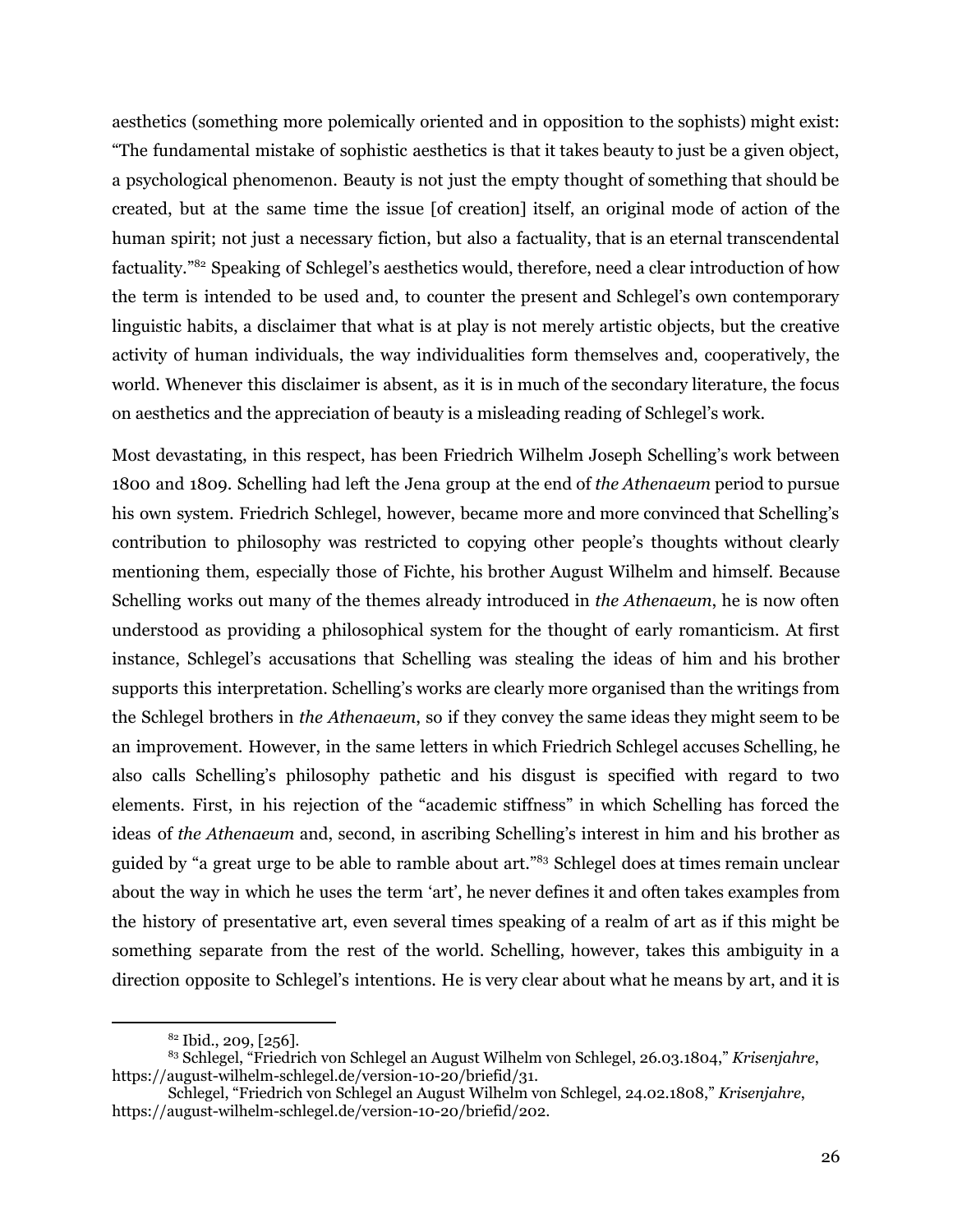this very clarity that more than anything troubled the water for any later Schlegel interpretation. The three major differences between Schlegel's and Schelling's account of what art is, would be that (1) Schelling focuses on the artwork as the product of art, rather than the process, (2) he (thereby) restricts the activity of art to the narrow sense of the word, as aesthetic production, and (3) introduces a hierarchy in which art exceeds philosophy as the highest expression of human self-realisation, since "art is simultaneously the only true and eternal organon and document of philosophy." <sup>84</sup> Even though Schelling himself eventually nuances this formula in later writings, it has had a major impact on the interpretations of the early romantics and their ideas about art. It introduces the idea that art would have replaced philosophy as the ultimate means even for arriving at the truth, obscuring Schlegel's aesthetic vision. Furthermore, even after his later nuances, Schelling's system remains an architectural philosophical system. He neglects the experiments in form and the goal of evoking creative individuality in the reader. His academic stiffness is not just a stylistic deficiency, but also a philosophical set back from the perspective of the romantic project.

Speaking of aesthetics is therefore justified, not to emphasise Schlegel's interest in art and literature, but his interest in the relation between (and necessary reciprocal determination of) content and form. Art and science, poetry and philosophy needed to communicate to exchange the forms and content of the modern culture. In their separation and dogmatic slumber, rather than communication and critical polemic, they would stifle the cultivation of individuals and the community. Schlegel's experimentation with form is therefore not only concerned with expressing this progressive aesthetic, but also with countering dogmatism. It is Socrates who provides Schlegel with a form that works against dogmatism and its sophistic aesthetics, without developing its own dogmatism: irony. It does not only separate, but also juxtapose, hinting at the possibility and necessity of communication between differences in knowledge and positions: producing a conversation that lives from the exchange of differences between individuals that take part in it. "In irony self-delineation unifies itself with participation in all that is living. independence is the life of life." <sup>85</sup> To understand the way in which irony does this, the distinction has to be made between the Socratic and the Aristotelian understanding of irony.

<sup>84</sup> Friedrich Wilhelm Joseph von Schelling, "System des Transzendentalen Idealismus," *Sämtliche Werke Band 2*, Leipzig 1907, 302.

<sup>85</sup> Schlegel, *KSA XVIII*, 218, [291].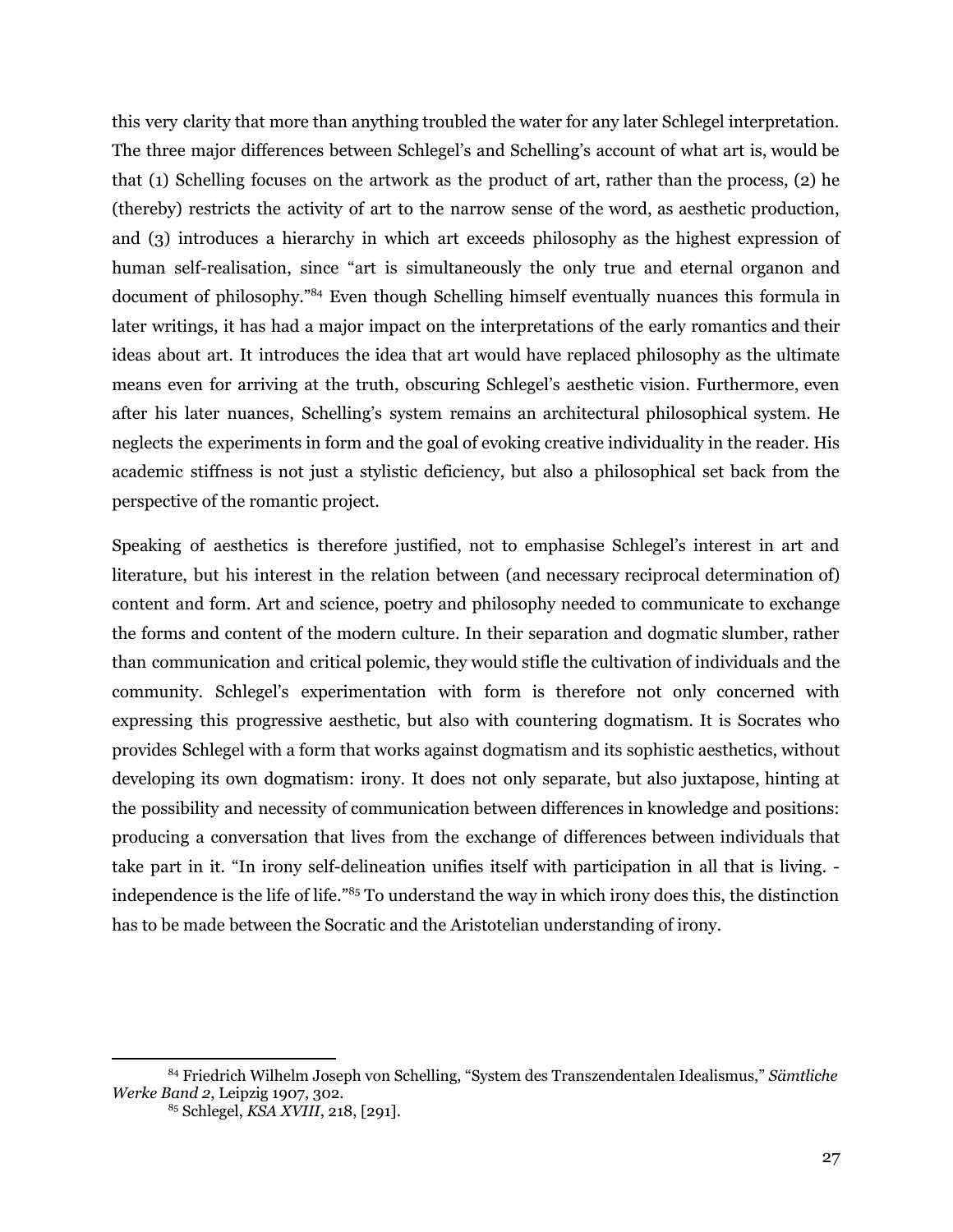### The character of the Socratic tradition of irony

Irony has been a divisive and morally controversial concept from its first appearance in western thought. Its ambiguity already nestled itself in between the two classical landmarks from the early days of western literature: the embodiment of irony in Plato's descriptions of Socrates' method of conversation and the moral rejection of irony as a means of communication by Aristotle. In Plato's Socrates irony expresses itself as an unquenchable thirst for linguistic clarification. It continually forces Socrates into polemical experiments in the hope of discovering some shared knowledge, independent and often critical of the conventional moral and intellectual norms of his age. In contrast, Aristotle qualifies irony not as an invitation to an intellectual polemic, but as a form of lying. Thus, he lays the basis for Quintilian's more neutral definition of "saying the opposite of what is meant." The Aristotelian-Quintilian perspective seems to have won out in determining the definition of the concept of irony in western history. During the middle ages Quintilian's definition reigned supreme and irony was mostly understood as a morally deficit form of communication. Nonetheless, the socratic use of irony has never completely vanished and could thus be taken up by Schlegel.

What is characteristic about Socratic irony, according to Schlegel, is its emphasis on the unresolved contradictions that remain within every use of language. It continually asks the interlocutor whether he understands what he is saying and demands of him to take position without relying on the comfort of the authority of conventions. This other continually has to reposition, rephrase and experiment with his ideas in order to develop them coherently. This can be a frustrating experience, as Euthyphro expresses, when Socrates continually shows how his arguments lead to contradictory conclusions: "You are the Daedalus who puts my arguments in motion. Not I, for sure, but you make them move and walk around, because for my part they would not have moved at all."<sup>86</sup> However, the goal is not confusion, but exposing the deeper misunderstanding a confusion points out and encouraging the dynamic motion of thought. Irony probes the individual's communications in order to see if the individual understands his own role in positioning himself. Only on the level of this positioning does it become possible to find a common ground between individuals founded on their own cultivation and positioning, independent of any external authority. It disrupts direct communication, because it is simultaneously dedicated to truth and individuality.

<sup>86</sup> Plato, *Euthyphro*, 11c-d.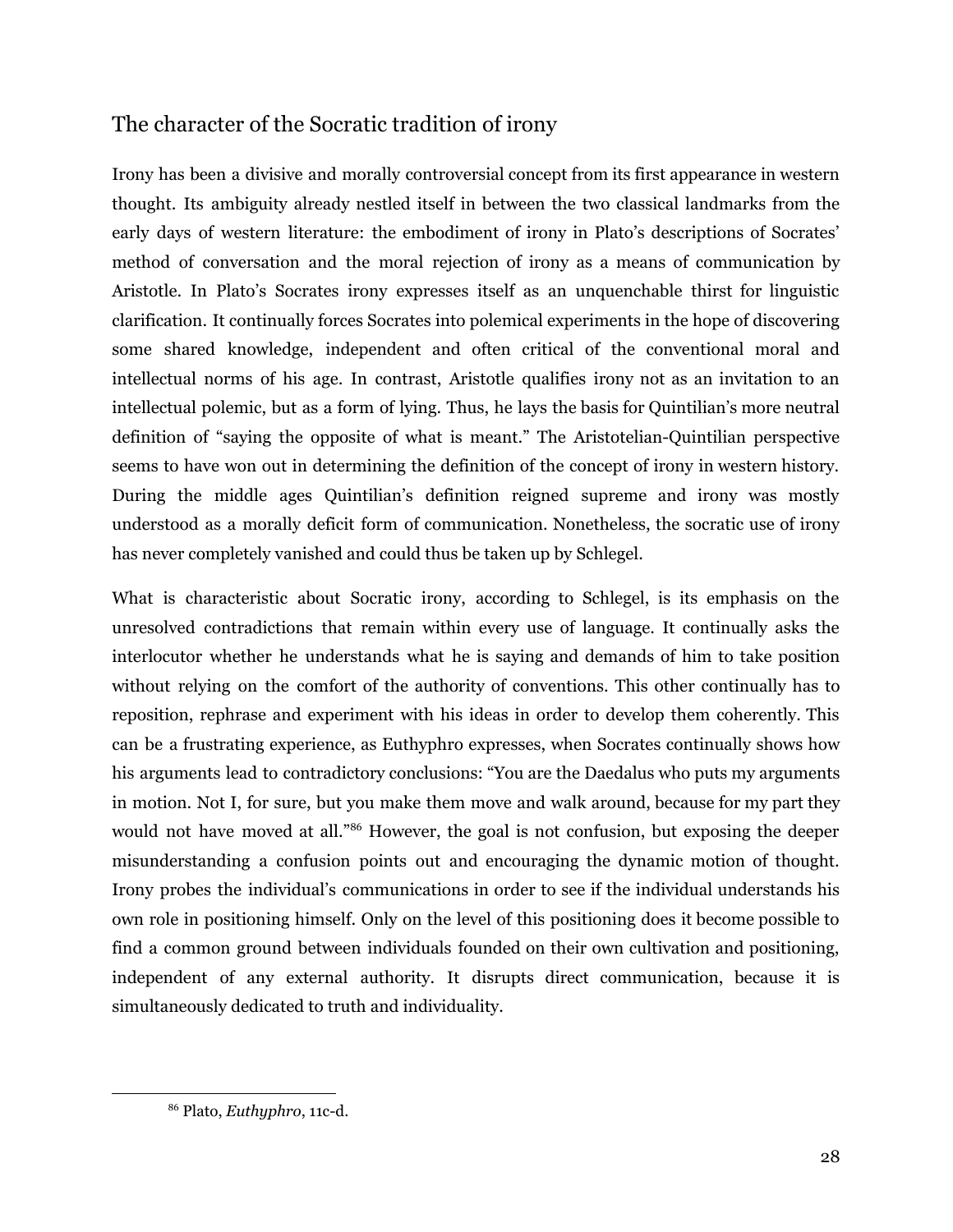The figure of Socrates also brings to mind the resistance his irony encountered. Instead of one dissenting view, Socrates' irony bred independent thought and was thus understood to lead to a whole generation questioning the accepted norms and order. The rejection of any other authority over thought than the common ground developed through the exchange, makes this irony inherently irreverent and subversive towards conventional norms and order. Together with the frustration and confusion, this might trigger the moral rejections fitting to the Aristotelian tradition. Even Plato mitigates the radicality of this irony by his theory of remembrance (anamnesis) by which thought discovers something that can function as an authoritative foundation: the ideas. For Schlegel, however, this common ground is only found in the shared cultivation of all individuals participating in the conversation. A common ground becomes a ground because it is held in common, rather than the other way around.

Schlegel describes the radicality of his reading of Scrates' irony in the same set of fragments in which he introduces his own notion of irony. This characterisation of irony is at the same time the introduction of his own ideal of communication and its accomodation under the Socratic tradition: "The Socratic irony is the only completely inevitable and yet completely intentional dissimulation. It is equally impossible to enforce it or to betray it. To those who do not have it, it will remain a riddle even after the most explicit confession. It will deceive no one, except those who take it to be a deception, and who take pleasure in the joyfull mischievousness, messing around with the whole world, or get angry when they feel they are implicated in it. Everything in it shall be jest and everything serious, everything honestly open and everything profoundly disguised. It is born out of the unification of sense for the art of life and scientific spirit, out of the encounter between a complete philosophy of nature and a complete philosophy of art. It includes and evokes a feeling of the unresolveable contradiction of the unconditioned and the conditioned, the impossibility and necessity of a complete communication. It is the most free of all licences, for through it one places himself beyond himself; and yet also the most lawful, since it is unconditionally necessary. It is a very good sign when the harmonious simpletons don't know how to take this self parody, again and again believing and distrusting it, until they go dizzy and take the jesting seriously and the solemn word for a joke." 87

### Irony as instrument of individuation

Throughout the writings up to 1800, after which Schlegel almost completely stops using the concept of irony, he speaks of irony as a necessary form of writing whenever one wants to invite

<sup>87</sup> Schlegel, "Lyceums-Fragmente," *KSA II*, 160, [108].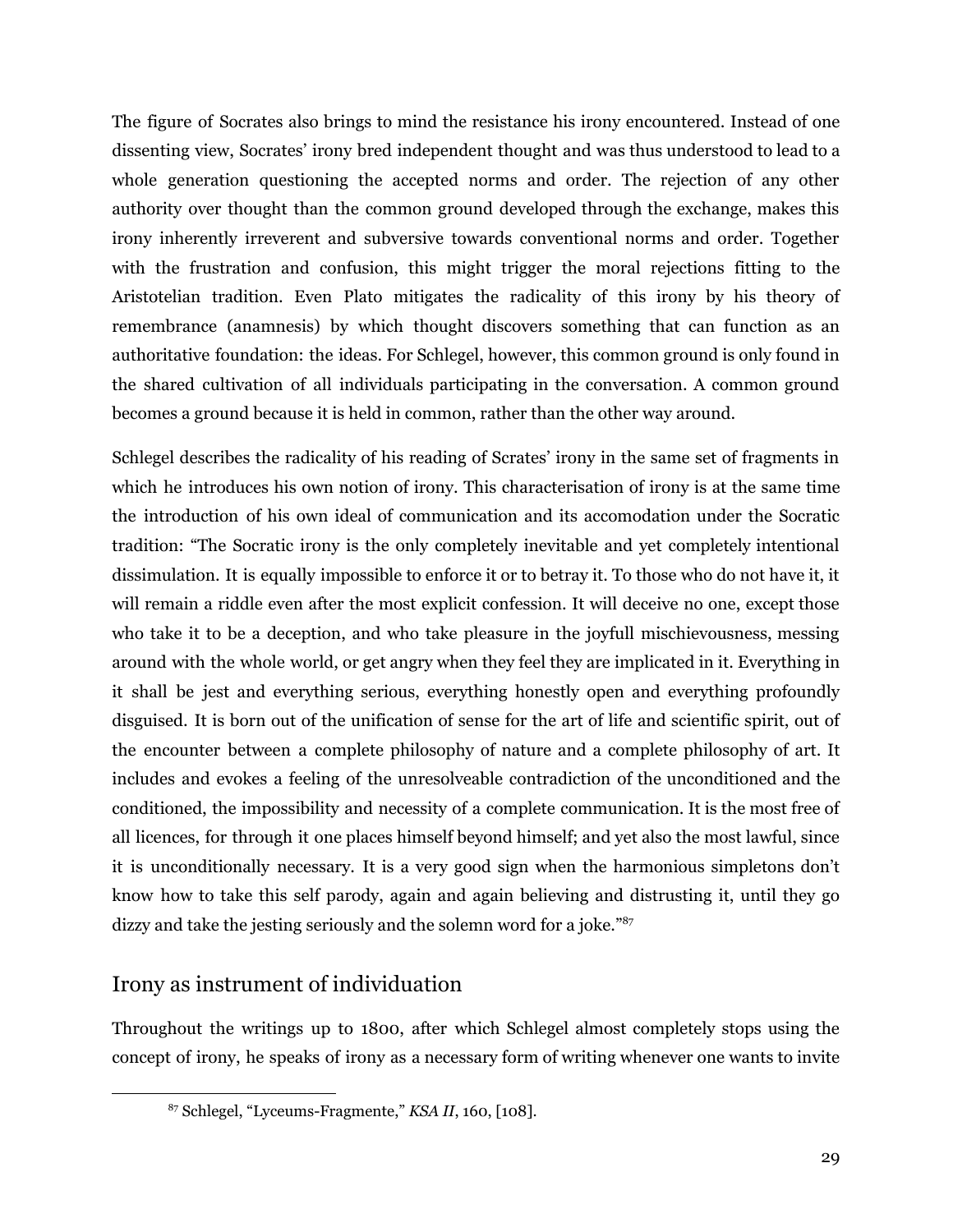and challenge readers to think beyond their frameworks and to develop and take responsibility for their own positions. Schlegel even turns irony into a moral obligation of the philosopher speaking in public, when he writes in a fragment: "Sacrifice to the graces!, which means for a philosopher, create irony and cultivate civility." <sup>88</sup> The graces, as the mythological personifications of civil duty, show that Schlegel perceives it to be a civil responsibility of the philosopher to sacrifice some of one's own cultivation in order to help the cultivation of others, through accessibility on the one hand and irony on the other. Where accessibility demands a certain simplification and the use of examples, irony demands that what is being taught is not presented as the ultimate perspective which one has to accept, but expresses itself in a juxtaposition of different contradictory perspectives.

The function of this use of irony is to pull those to whom it is addressed into the conversation, to evoke speculation as to what perspective and intentions give rise to such juxtapositions. The addressee is supposed, not to discover the hidden message, but to reconstruct the (internal) conversation to the unconditioned, the point at which the self-positioning is supported by nothing but the individual itself, its assumptions or convictions without further ground. It is at this point that it can learn to acknowledge the individuality of the other for what it is, an individual equal to itself (although possibly more cultivated, i.e. possessing more knowledge and/or experience). Irony tries to lure one-dimensional thought into the space from which it can start to cultivate his own individuality, take a position and allow itself to develop its own internal conversation. This enables it to examine its own assumptions and convictions, in order to be able to deliberate with itself and position itself within the external conversation. Irony is the only form of communication, the only philosophical instrument that simultaneously identifies the limits of communication and opens it up for each individual as the playing field and space of cultivation. No teacher can force its students to cultivate their individuality, but only point towards it.

Two often cited characterisations of irony provide illustrations from art in the narrow sense of the word to describe the working of irony as an instrument. In them Schlegel speaks of irony as "permanent parabasis"<sup>89</sup> and "the mimetic style of an averagely capable italian buffo."<sup>90</sup> The parabasis refers to a device from Athenean tragedies, in which the choir simultaneously remains in character (for example an army or the population of a city) and directly addresses the jury and the audience. It often comments on the play both from the character's perspective and from the

<sup>88</sup> Schlegel, "Athenäums-Fragmente," *KSA II*, 251, [431].

<sup>89</sup> Schlegel, *KSA XVIII*, 85, [668].

<sup>90</sup> Schlegel, "Lyceums-Fragmente," *KSA II*, 152, [42].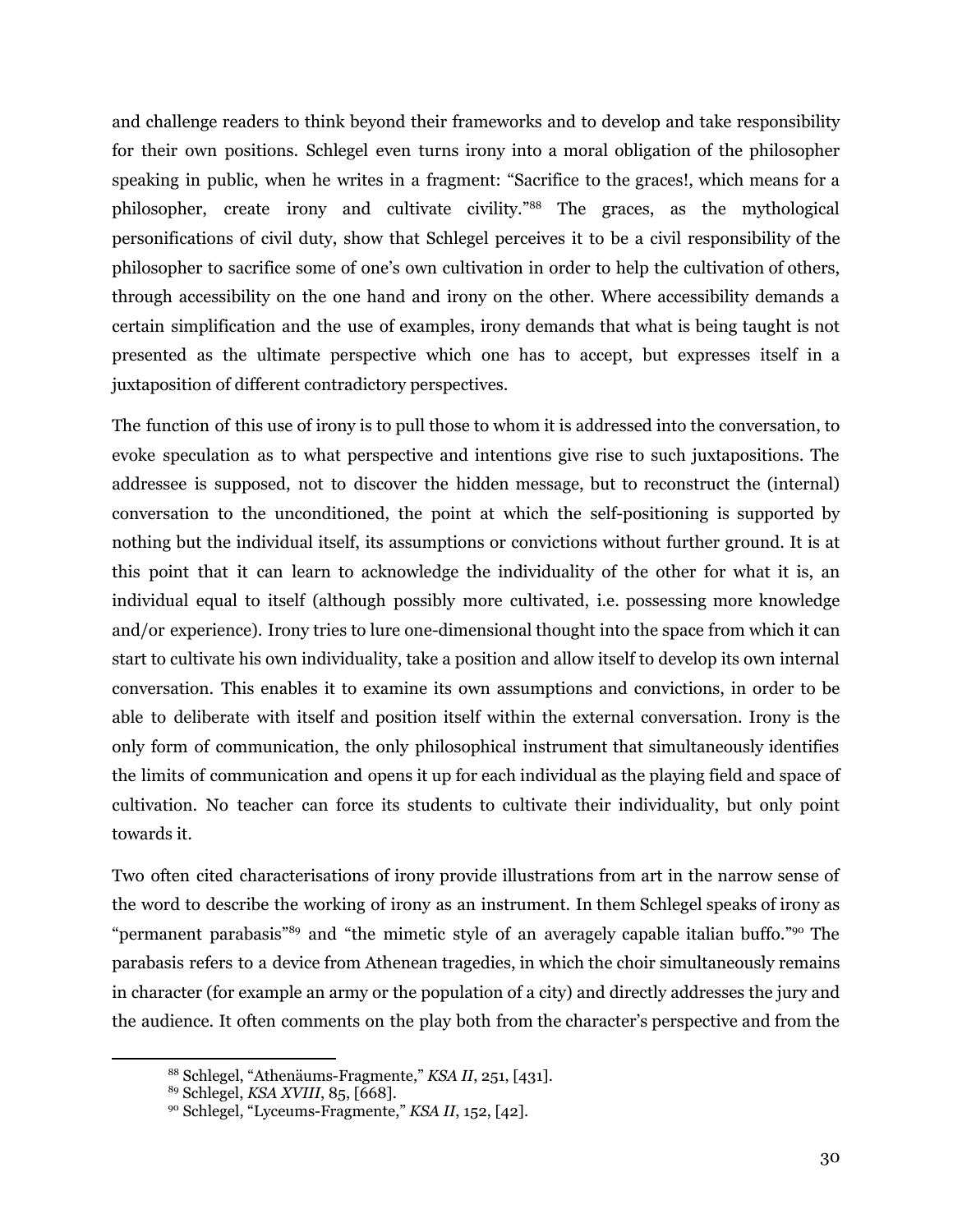outside perspective, making allusions to the writer's life or argueing why the play should be awarded with the first prize. The buffo refers to a typical role in italian operas from the 18th century, where a contrabas directly addressed the audience to make witty asides that shed a new light on the scene's unfolding on stage. Both are performances that juxtapose two contradictory perspectives, breaking the fourth wall and forcing the spectator to relate himself anew and self-consciously to the goings-on on stage.

Schlegel does not only conceptualise and characterise irony, but continually uses it to bring about a critical conversation. Although he evades asking the socratic questions for linguistic clarification, such as what is justice, he does introduce idiosyncratic use of common terminology, such as monarchy and aristocracy. On the one hand, he uses these notions to identify what is useful in their common usage (unity and particular excellence), while simultaneously juxtaposing to them a perspective contradictory to their common usage. Thus Schlegel rejects direct questions such as the existence of god, the choice between monarchy, aristocracy or democracy, or the immediate judgement on the merit of a work of art. He both points towards the underlying assumptions and convictions that make these questions seem meaningful and to the way they limit what can be said about a given topic, what problems can be posed and what elements invoked to resolve them. Only conscious of the existence of these assumptions and convictions can the decisive questions be answered: whether everyone understands these assumptions and convictions, its consequences and limitations, and whether everyone agrees on them.

So, on the one hand, irony functions as a threshold, opening individuals to the possibility to take responsibility for their convictions and deduce their own measures of progress; to create, negate and cultivate themselves. Irony provides an introduction into the actual conversation of humanity and co-determine reality through communal projects of science and politics. On the other hand, irony must also be internalised. <sup>91</sup> Irony is not a riddle that can be solved once and for all, it needs to take hold of the internal conversation of the individual and of a community. Every individual and community continuously sustains and develops implicit differences, both internally and in relation to its outside. Irony provides the way by which one can make oneself and others conscious of these incongruencies. The intentional estrangement of irony remains the only foundation of all renewal of coherence and harmony, the fertile soil for ever new perspectives, syntheses and ideas. To remain open to the perspectives others might bring or

<sup>91</sup> Schlegel, *KSA XVIII*, 203, [76].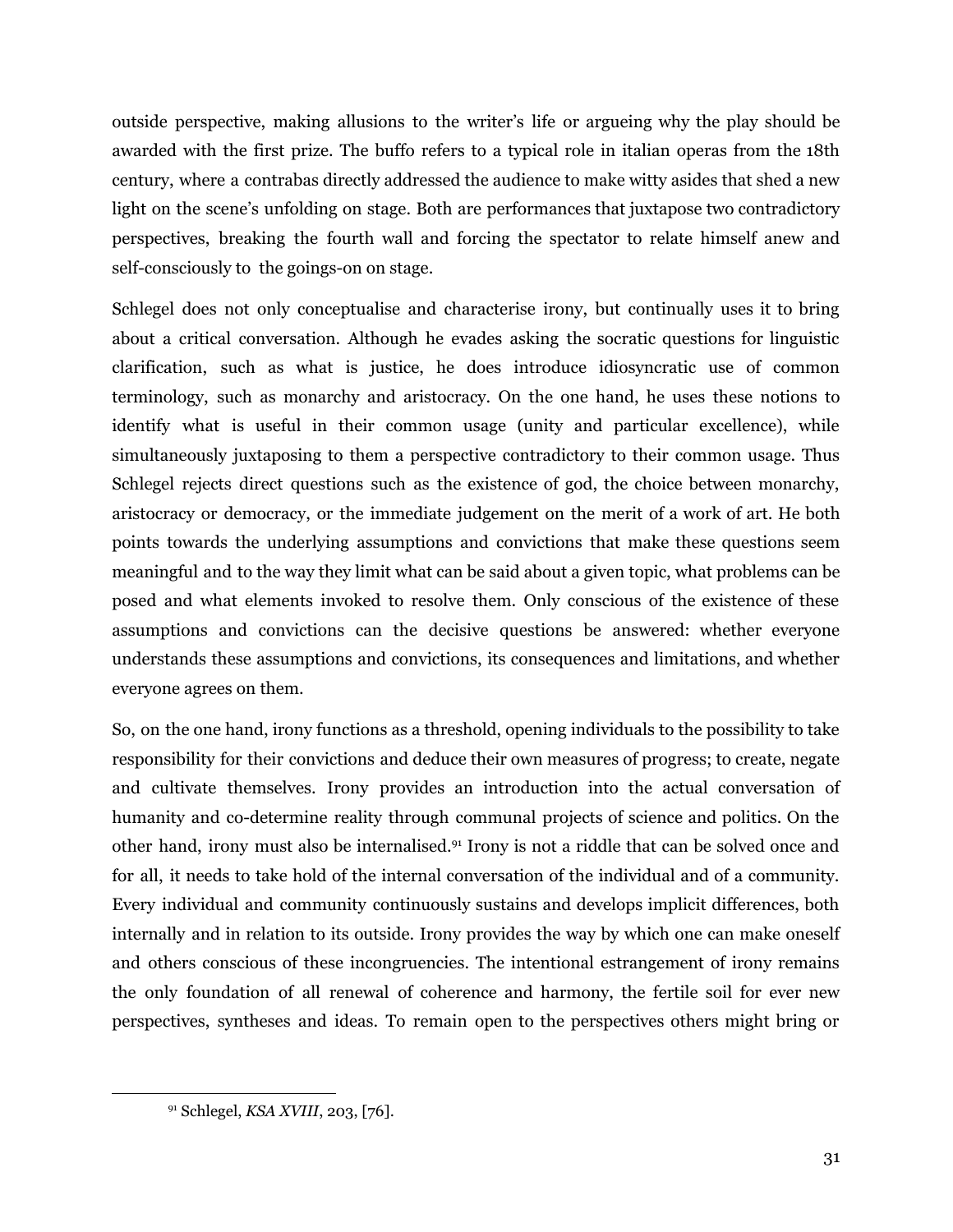ideas that may be fruitful for new problems, one needs to remain conscious of the fact that all coherence and harmony is preliminary. 92

Schlegel ultimately accuses his contemporaries for trying to neglect this difficulty both in educating others and in developing an open and free philosophical discourse. They often seem to let go of irony too early, suggesting to have reached something akin to absolute clarity or calculated some insurmountable limit. For Schlegel education and philosophical discourse are not merely about conveying knowledge, but also about stimulating contradictions and conversations. It is for the latter that irony is indispensable. Referring to Heraclitus, <sup>93</sup> one of his favorite mystics, he states in the *Athenaeum Fragments*: "However, Apollo, who neither keeps to himself, nor speaks out, but signs, is no longer worshipped and wherever a muse shows itself people immediately want to interrogate its protocol." <sup>94</sup> The same point is one of the core claims defended in *On Incomprehensibility*: that the project of the enlightenment, of bringing absolute clarity to the world, also carries within itself a self-destructive threat, that it might attempt to subvert the creativity that has given rise to it in the attempt of too hastily subduing it to reason. Schlegel describes this threat as: "losing that power [of creation] in the same instance that one tries to resolve it into comprehensibility. Truly, you would fear it if the whole world, as you demand, would once seriously be completely comprehensible. And is this infinite world not itself cultivated through comprehension out of chaos?" <sup>95</sup> The unconditioned and the individual positioning that it necessitates, cannot be stated in such clarity and demanding clarity, thereby, inevitably excludes the unconditioned and the responsibility for the individual to position himself. It demands developing a sense for the meaning [*Sinn*] of a unity that (as of yet) still exceeds one's limits, it is not 'the unknowable' per se, but rather the consciousness of and sensitivity for the meaning of what for now remains unknown. This is what stimulates cultivation and makes the individual and communal life worthwhile.

Irony, then, is a celebration of this 'as of yet unknown', through which individuals objectively acknowledge and embrace the differences between individuals. Not, however, to merely coexist, but to engender a willingness to understand one another and engage in a friendly, free and if necessary fierce polemic in order to continually develop each other's scientific, political and

<sup>92</sup> Schlegel, "Über die Unverständlichkeit," *KSA II*, 367.

<sup>93</sup> "*The lord, that resides in Delphi, does not speak out [legei] or hide [kruptei], but signifies/signs [semainei].*"

Mansfeld, "Heraklit," *Vorsokratiker*, 253, [26].

<sup>94</sup> Schlegel, "Athenäums-Fragmente," *KSA II*, 221, [325].

<sup>95</sup> Schlegel, "Über die Unverständlichkeit," *KSA II*, 370.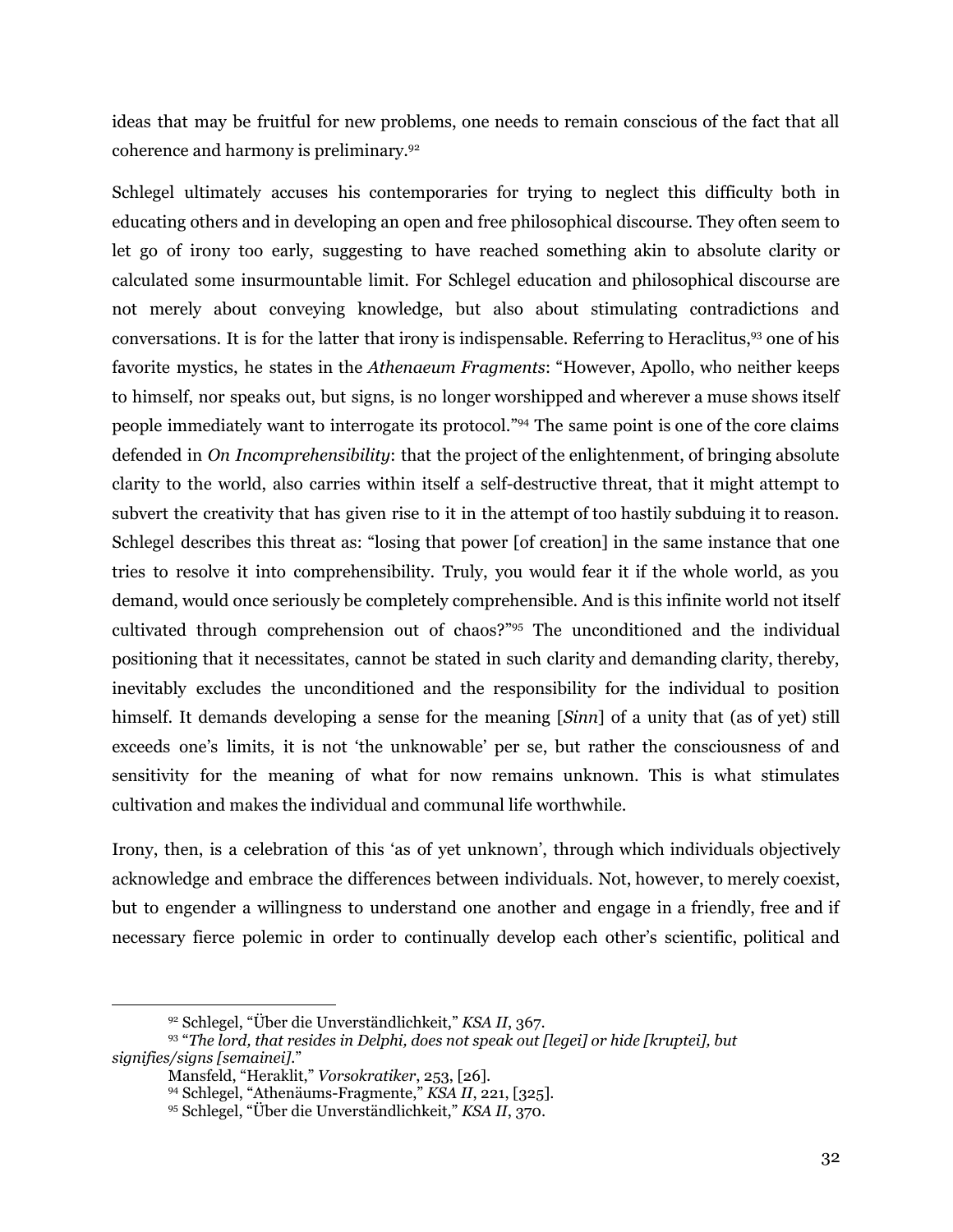religious perspectives and lives in search for harmony. Yet, irony only remains a beginning, the fertile ground, on which processes of individual cultivation and communal exchange can grow.

### Conclusion

Inspired by the creative intellectual atmosphere among him and his friends, Schlegel sought to redefine the outlook of the philosophy of his age, to demand a new art, a new politics and a new science which all interacted through the communication between inquisitive and broadly interested individuals. And, lo and behold, it did not become manifest reality. Nonetheless, many of his ideas and suggested transformations have established themselves in contemporary philosophy or can be seen as prefiguring contemporary ideas. This is especially clear in topics, such as, the search for a new aesthetics and the subsequent reconsideration of the form of philosophy, the rejection of cartesian foundational philosophy and representational theory of language, the meaning of the historicity of knowledge, the interdisciplinary development of science and popularisation of scientific culture, and the questions about the meaning of human individuality in a more and more individualised world.

Furthermore, Schlegel's aesthetic retains its relevance, because contemporary societies have still not been able to adequately address the ideals of the French Revolution and its promise of liberty, equality and fraternity of all of humanity. Instead, it has only become clearer that the organisation of contemporary societies is heading for economic and ecological disintegration, which only deepens the inequality and further polarises humanity. A continual effort of individuals to intervene in that organisation in order to achieve the progressive aesthetic transformation that Schlegel was searching for is of undiminished importance. His works provide an understanding of individuality that does not let the individual simply adhere to, vote on or work for some ideal or its official representation, but that demands of the individual to position himself and be involved in the giving form of both himself and the knowledge and organisation of the community he takes part in. Both the triad of cultivation and irony are means of demanding individuals to develop their own convictions and ideals by not merely looking at the present, but also looking at what is different, such as historically and geographically distant examples. Such ideals and convictions will at the same time be fictional and unattainable, unique to the one who has them, but also concrete and meaningful to others, since they are derived from realities. In such a community it is the parallel growth of all individuals, rather than a technical invention of organisational model, that ennobles humanity as a whole and produces answers to the crises it faces.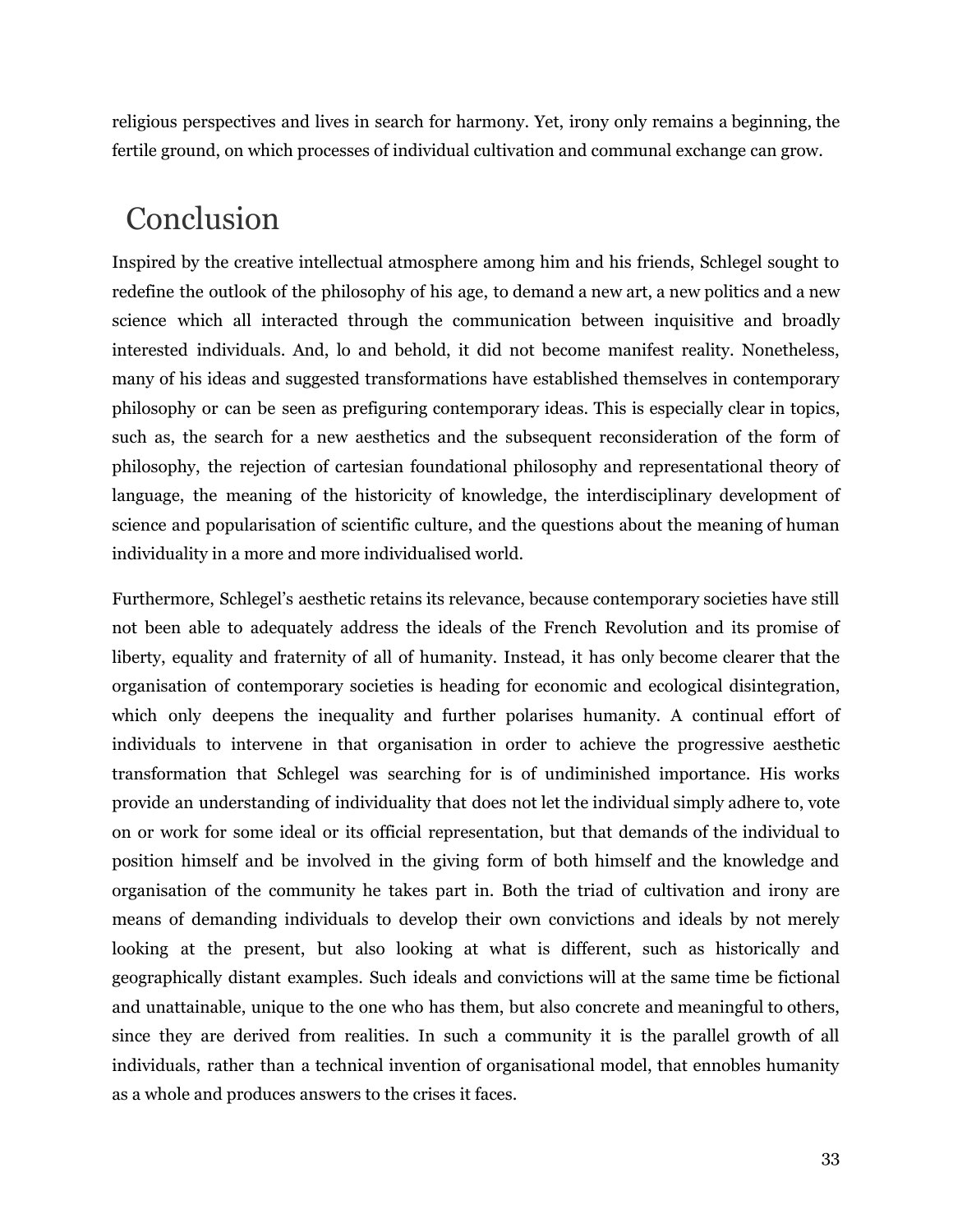A new reading of Schlegel might also make up for the lack of progressive conceptualisations of community in much of 20th century philosophy, caught between conservative notions of community predetermined by some inherent trait on the one hand and raging individualism of market capitalism on the other. As a philosopher he does not presuppose a common ground, founded on some shared trait between people, nor deny the possibility of a common ground altogether, but believes it to be in the capacity of individuals to form and when necessary reform it within relationships of understanding. Beyond dogmatic fanaticism and defeatist cynicism, he envisions the self-positioning and involving oneself in the formation of community itself as the basis of the community.

There is, therefore, more than enough reason to return to Schlegel's work and understand the social and political engagement and the progressive ideals of the romantic project in their own time, as this article has tried to do. Schlegel's ideas offer no simple solutions or quick fixes, but productively alienate us from the frameworks that support the status quo in order to question and redefine them. His own interventions create the space to respond to the complexity of contemporary society, not by joining an existing narrative, but to learn for oneself and experiment in a shared search for truth, community and individuality. Schlegel's writings demand every reader to not only be interested in Schlegel's significance for the history of philosophy, but also in themselves and their individuality, to understand their own time from their experiences and historical examples, to cultivate their own individuality.

### References

Benjamin, Walter. *Der Begrif der Kunstkritik in der deutschen Romantik*. Frankfurt am Main: Suhrkamp, 2008.

Crowe, Benjamin D. "Friedrich Schlegel and the Character of Romantic Ethics." In *The Journal of Ethics* vol. 14 no. 1: 53-79.

Fichte, Johann Gottlieb. "Grundlage der gesammten Wissenschaftslehre." In *Johann Gottlieb Fichtes sämmtliche Werke* Bd. 1. Berlin: Veit, 1845. http://www.zeno.org/nid/20009167463.

Guyer, Paul. "18th Century German Aesthetics." In *The Stanford Encyclopedia of Philosophy (Fall 2020 Edition)*. Edited by Edward N. Zalta. https://plato.stanford.edu/entries/aesthetics-18th-german.

Habermas, Jürgen . "Der DM-nationalismus." *ZEIT aus. 14*, *1990*. http://www.zeit.de/1990/14/der-dm-nationalismus/seite-6.

Heinrich, Dieter. *Between Kant and Hegel*. Cambridge: Harvard University Press, 2003.